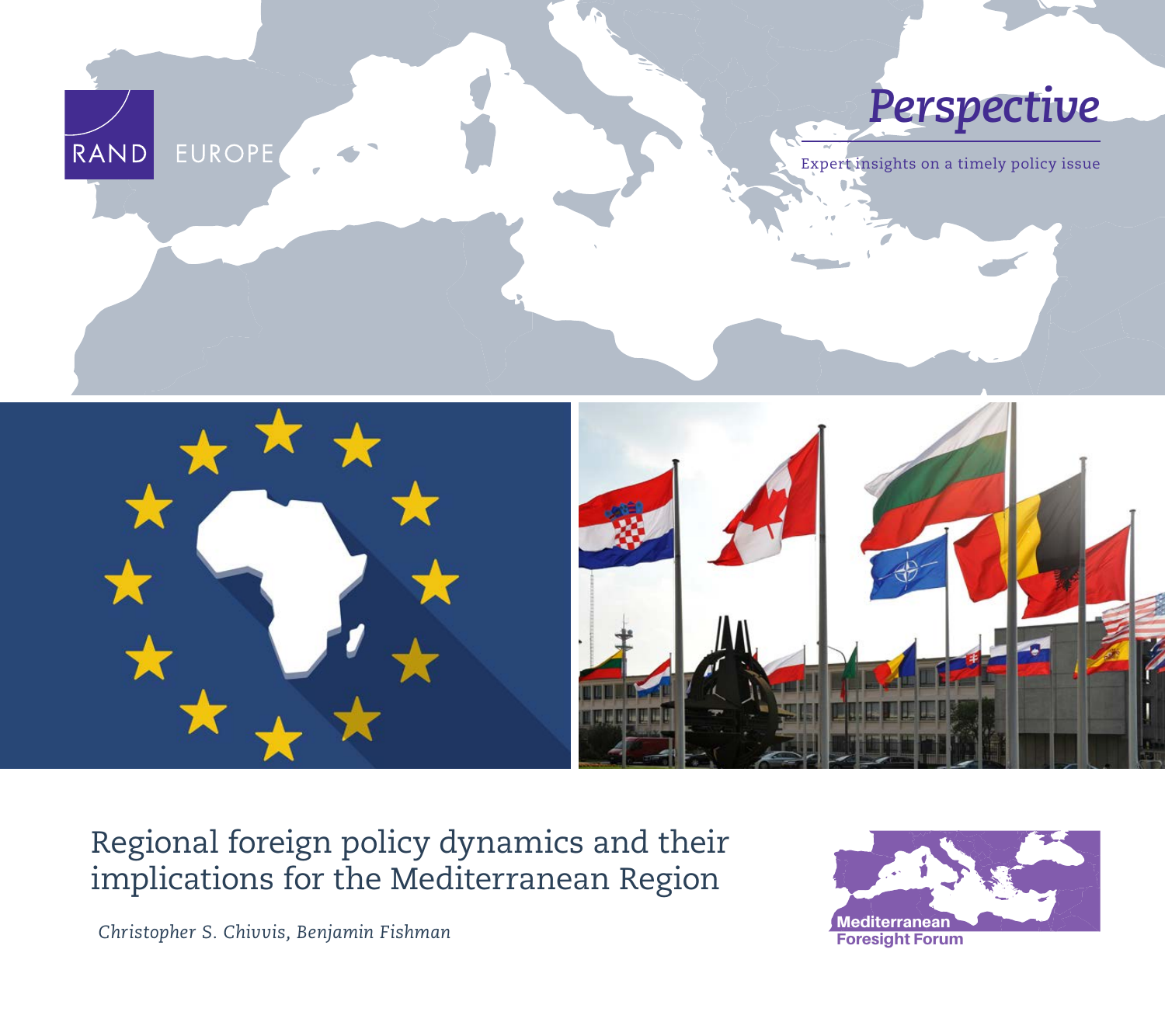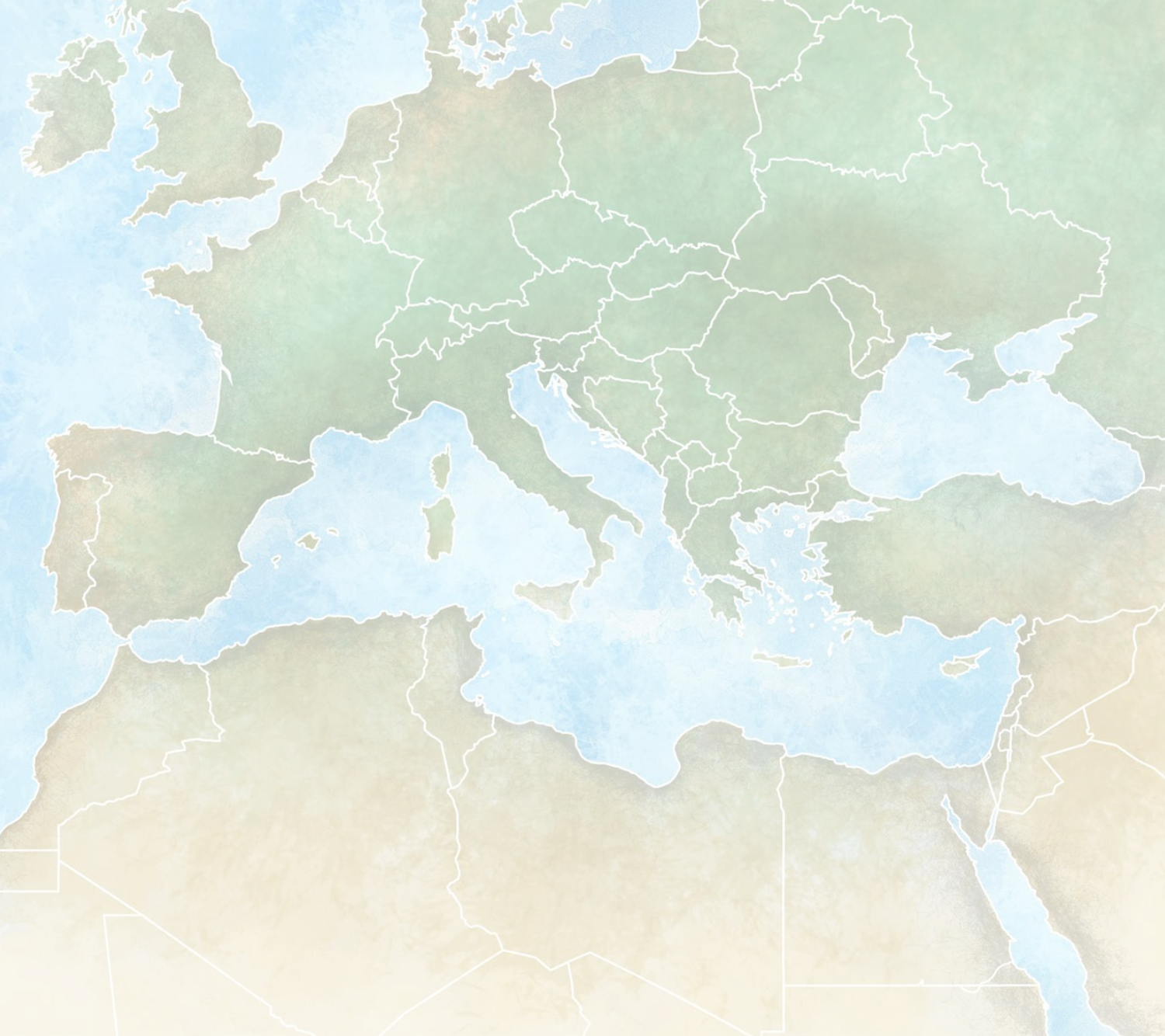ew challenges are reshaping the international order,<br>requiring government leaders to consider new<br>strategies and tools that integrate diplomatic, eco-<br>nomic and military instruments of power. Nowhere<br>is this more evident t requiring government leaders to consider new strategies and tools that integrate diplomatic, economic and military instruments of power. Nowhere is this more evident than around the Mediterranean Sea which has re-emerged as a region of global strategic importance, where political tensions, armed conflict, economic and social instability and transnational criminal networks demand solutions that cross traditional institutional boundaries of domestic and international policymaking.

The geopolitical situation on the southern coast of the Mediterranean has radically changed. The European Union (EU), United States (US) and their regional partners face serious challenges there. Long-lasting issues such as the Israeli-Palestinian conflict, or the tensions between Turkey and Greece, continue, but new problems have overtaken them following the 2011 Arab Spring.

The US, EU and North Atlantic Treaty Organization (NATO) maintain a significant military presence in and around the Mediterranean, but military capabilities must be nested within a wholeof-government, international approach. The challenges in this region demand unprecedented levels of civil-military and intergovernmental cooperation even as political dynamics with the United States and Europe suggest a possible retrenchment.

In this context, RAND established the Mediterranean Foresight Forum (MFF) in 2015 to support the development of comprehensive, integrated civil-military responses to complex regional challenges through an innovative combination of research, scenario-based sensitivity analysis and strategic-level exercises.

This publication is part of a series of four RAND Perspectives (PEs), each focusing on different challenges in the Mediterranean region. Other PEs cover the issues of Defence and Security, Criminal Activities and Cross-cutting Challenges.

#### Key observations

- The political and security dynamics of the Mediterranean region continue to evolve in response to the Arab uprisings. US and European foreign policy in the region is struggling to keep up.
- The objective of US and European foreign policy for the next five years must, at a minimum, be to avoid a further deterioration of regional stability due to state collapse or further inroads from terrorist groups.
- Three countries along the southern littoral pose the biggest challenges: Egypt, Tunisia and Libya. Conditions in these three states are intertwined and a coordinated approach is needed.
- The central problems of migration and terrorism will likely require a greater investment of resources from both sides of the Atlantic.
- To better coordinate these efforts, key European and US leaders should hold senior-level discussions to define their regional objectives and assess their tools and levers of influence.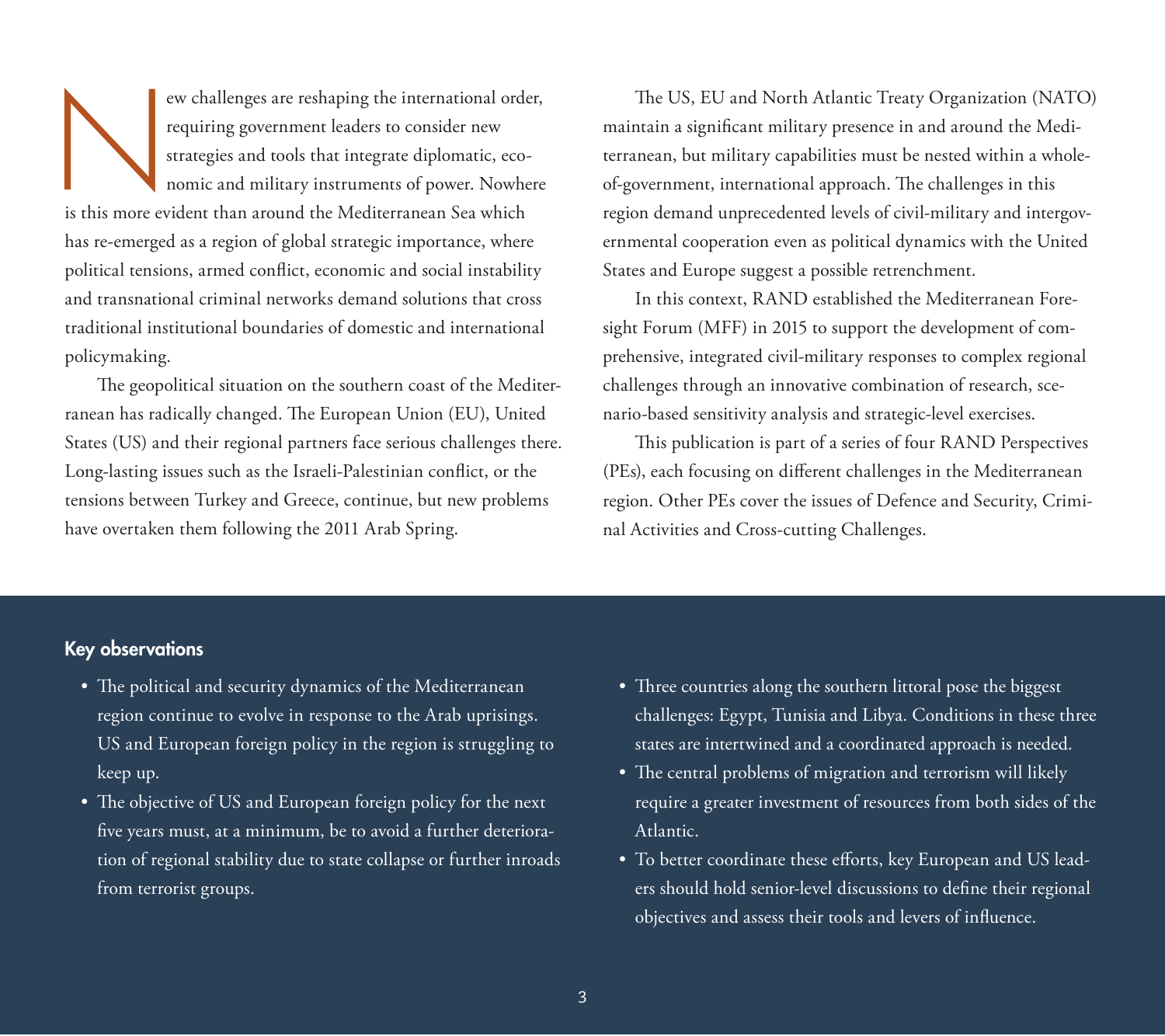#### **Introduction**

The Mediterranean region today is fraught with a dismaying array of complex political stability and terrorism challenges. The regional foreign policy dynamic was for decades dominated by the Arab-Israeli rift, but a number of new conflicts and concerns now overlay that cleavage. The 2011 Arab uprisings and the subsequent weakening or collapse of previously stable authoritarian regimes fundamentally transformed regional politics, in many cases proliferating jihadist groups from ISIS, to al-Nusra, to al-Qaeda in the Islamic Maghreb. Today, conflict in Syria and severe instability in Libya are the most daunting challenges. Any progress on these or the region's other problems will surely require forging durable peace accords and rebuilding at least some form of state authority in both countries. Only then can a lasting solution to the threat posed by jihadist groups, mass migration and dangers to energy supplies be achieved.

The challenge of strengthening state authority, however, forces the larger question of the depth of US and European commitment to regional democracy promotion, especially in cases where cooperation with non-democratic regimes may be the most expedient route to achieving state-building and counter-terrorism objectives. Even before its 2011 revolution, Egypt epitomised this dilemma; with President Sisi now at the helm, Western policymakers will confront these tradeoffs, though President-elect Trump has sig-

*This short paper overviews the roles of key regional actors from a political and foreign policy perspective and draws conclusions for US and European policy looking ahead.*

nalled his early support for Sisi's strong anti-terrorism anti-Islamist strategy. Beneath the democracy promotion issue lie a host of other questions about US and European leverage, capabilities and strategy for the region.

This short paper, one in a series of RAND papers on the Mediterranean, overviews the roles of key regional actors from a political and foreign policy perspective and draws conclusions for US and European policy looking ahead.

#### **Regional overview**

#### Algeria

The North African state that faced the least instability during the Arab uprisings, Algeria now approaches a risky period. President Bouteflika was re-elected to his fourth term as president in 2014, despite health problems that kept him from appearing in public. Since then, rumours that he may be incapacitated have circulated widely. His younger brother, Saïd, reportedly controls an ever-narrowing circle of access to the president and many in the Algerian elite suspect that a soft coup has taken place and that Bouteflika is no longer making the real decisions (Gall, 2015). Dismissals of once-top generals, including the longest-serving intelligence chief in the region, General Toufik, has further heightened speculation about events behind the political curtain in Algiers.

For years Algeria has been marked by a unique form of elite politics. The combination of military, political and economic elites who dominate Algeria's state institutions and associated wealth are commonly referred to as *le pouvoir*. Bouteflika managed to secure the support of those elites in 2014 because there was no alternative candidate who could assure the collective goods of *le pouvoir*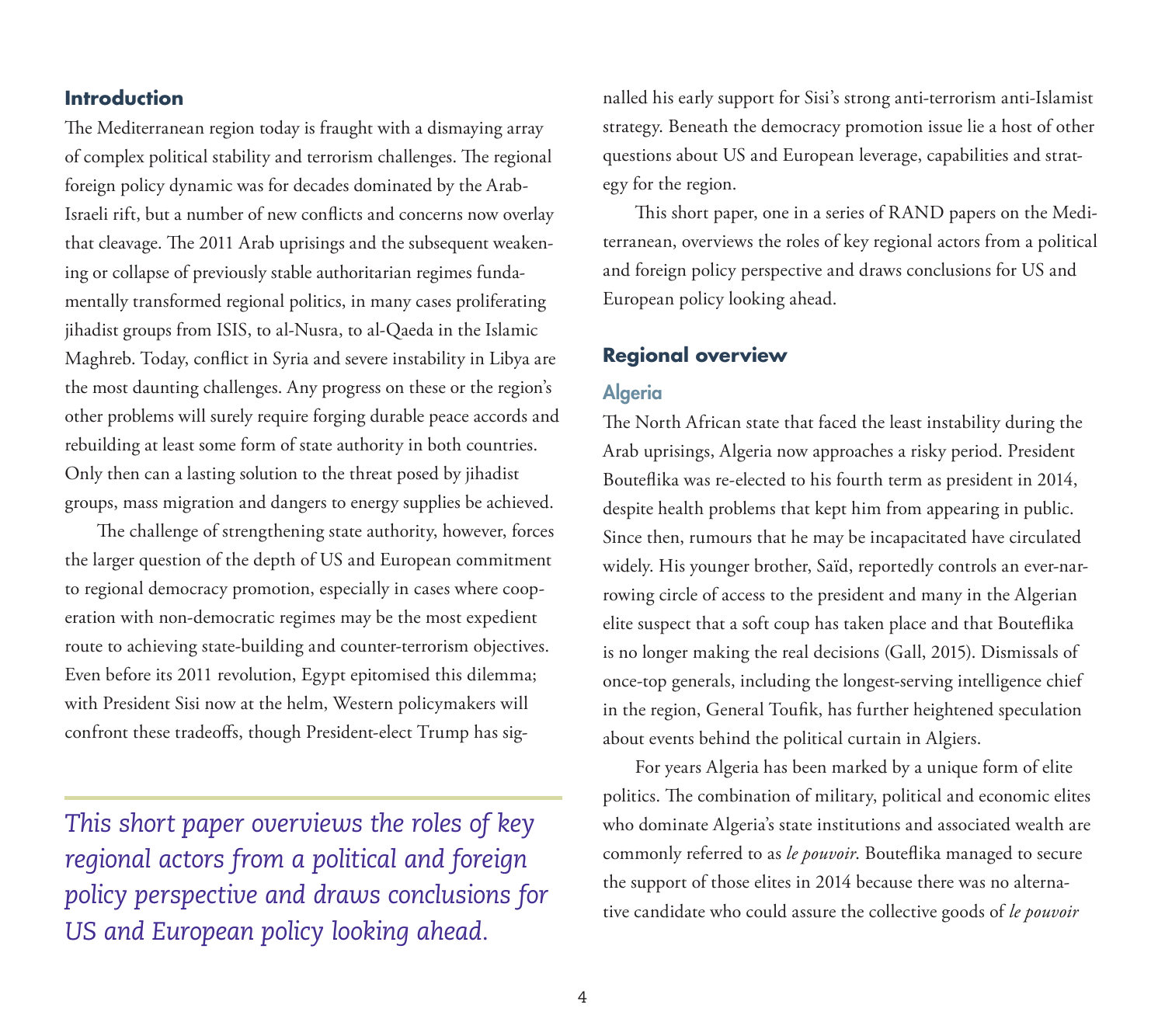without endangering the whole system (Porter, 2015). However, with Bouteflika's health now failing, the struggle for succession has resurfaced intra-elite rivalries. Bouteflika's dissolution of the powerful Department of Intelligence and Security (DRS) in early 2016 was more evidence of that struggle. Algeria's general population has been largely placated by generous social spending and other government initiatives, but if Algeria's elites continue to feud, it could again come to play a role in determining Algeria's future. With oil prices a fraction of what they were in 2011, Algeria has to draw more on its foreign currency reserves to maintain high levels of social spending. Once Bouteflika fades from the scene, the infighting within Algeria's elite could produce a deep crisis.

The strength of Algeria's state institutions is difficult to assess due to the secrecy surrounding the Algerian state. The most important institutions are the military, the intelligence apparatus and the national oil and gas corporation that allows the state to maintain its wealth. These institutions are surely strong. The government is still vulnerable to protests, however, and if it is to avoid instability will need to continue to find the funds to meet protesters' demands, most immediately a housing shortage.

This challenge notwithstanding, state collapse in Algeria remains unlikely. In contrast with states that experienced the 2011 uprisings, Algerians have the recent memory of their bloody civil war to dampen enthusiasm for revolt (Chivvis & Kadlec, 2015). In addition, Algerian Islamists, crushed during that civil war, remain a small minority. Even if Algeria were to have free elections, it is unlikely the Islamists would be able to make meaningful gains.

Since its hard-won independence from France in 1962, Algeria has maintained a neutral foreign policy. It strongly defends the principle of non-interference in its own and its neighbours' affairs

*The strength of Algeria's state institutions is difficult to assess due to the secrecy surrounding the Algerian state. The most important institutions are the military, the intelligence apparatus and the national oil and gas corporation that allows the state to maintain its wealth.*

– especially if that interference is European. Its primary core interests remain: supporting the separation of Western Sahara from Morocco, which has led to an ongoing stalemate and a closed border between the two countries (one potential strategic opportunity for the region would be the easing of tensions between Morocco and Algeria with the aim of reopening the border); countering the presence of al-Qaeda in the Islamic Maghreb (AQIM) in Algeria and neighbouring states, such as Tunisia; and minimising instability on its borders in Libya and Mali. As it demonstrated in its response to the al-Qaeda-linked attack against the In Amenas gas fields in 2013, it will not hesitate to launch a heavy-handed response, even if the result means the death of hostages, including Westerners.

Although Algeria has historically practised a non-interventionist foreign policy, it is possible that if ISIL continues to extend its presence in Libya, particularly in southern Libya, which borders Algeria, it could choose to get involved constructively. In the 2014 French intervention in Mali, Algeria limited its role to diplomacy,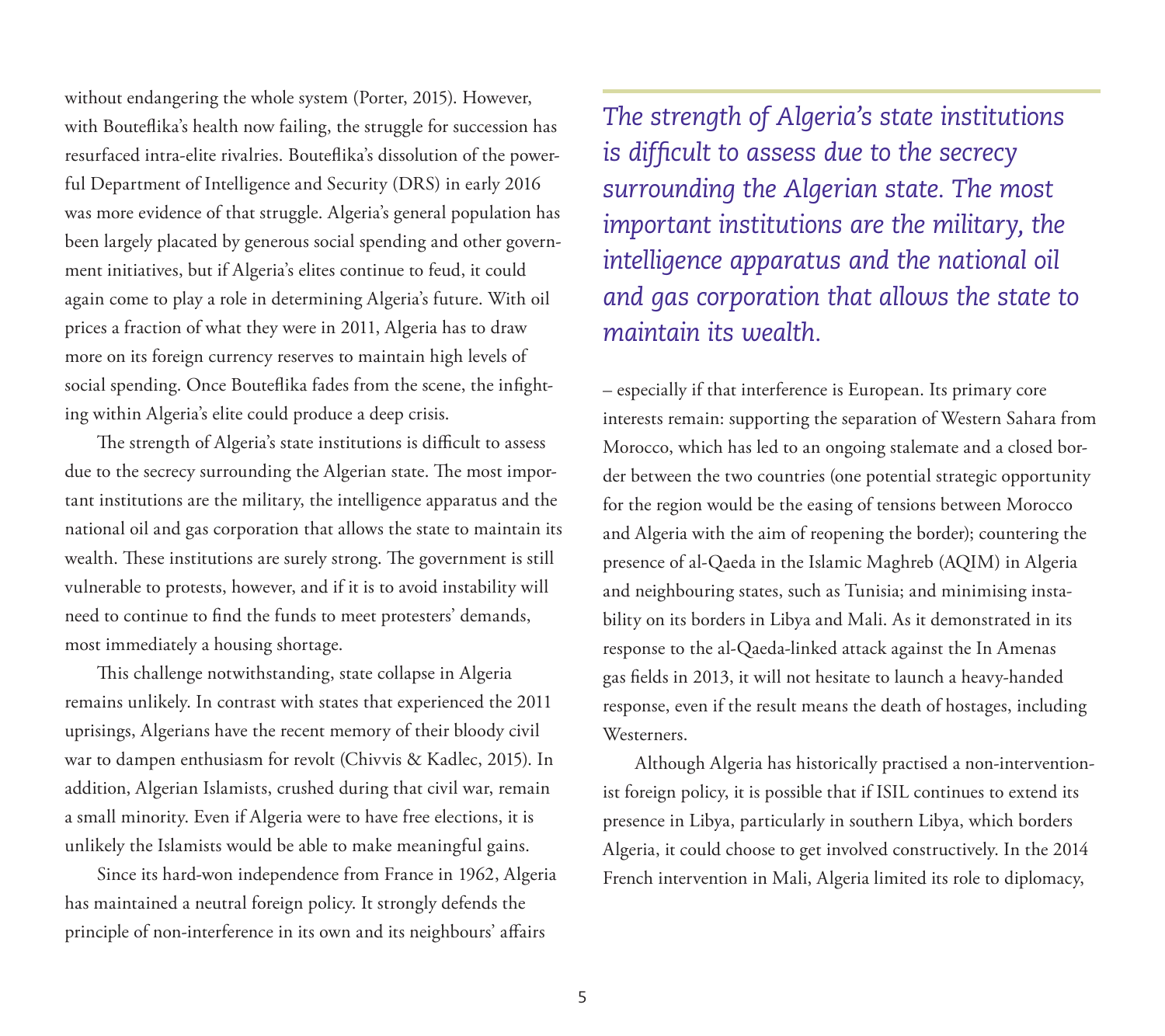yet for the first time opened its airspace to French and coalition aircraft (Chivvis, 2015, 181–83).

#### Tunisia

Of all countries in the Middle East and North Africa, Tunisia has made the most progress towards democratic transition. It has held two major national elections, which both were highly regarded by international observers. In 2014, the interim Islamist Ennahda-led coalition government ceded power to a secular-led coalition under the banner of Nida Tounes, a change that put the country on a stronger path for democratic consolidation. Tunisia also unanimously passed a new constitution in January 2015 after extended debate between Islamists and secularists, a feat that was possible thanks to the bold leadership of two major figures from each side, Ennahda's Rached Ghannouchi and Nida Tounes' Caïd Essebsi (now Tunisia's president). Tunisia is stronger now with a constitution that has broad national support.

Nevertheless, there are challenges ahead. First, the party system is still in its infancy, and based more on key personalities and identity politics than clear, concrete political platforms. Neither major party is unified. Nida Tounes, for example, brings together traditional secular business elites in an unlikely coalition with secular leftists. It has suffered a spate of resignations over how the party should be governed and succession from Essebsi. Ennahda is more unified as the party of the once disaffected, but itself has experienced turmoil over its direction and leadership. Such divisions could pose a risk to Tunisia's political stability in the future if they create deadlock and dysfunction in Tunisia's political institutions, especially the parliament.

### *Tunisia faces economic challenges that could undermine its political consolidation.*

Moreover, the key role that party leadership has played in managing strains within the political system begs the question of how the country will fare once these figures are no longer on the scene. Essebsi and Ghannouchi have managed to galvanise support for their moderate policies thanks to their personal prestige. If they were to depart the scene, or fall from grace with their supporters, a more fractious form of populism could emerge. In particular, if hardliners were to get control of Ennahda, especially with support of Ansar Al-Sharia or other jihadist-sympathetic groups in Tunisia, this would make politics more fractious and turn the country against the West, complicating efforts to support Tunisia's democracy.

Tunisia also faces economic challenges that could undermine its political consolidation. Demand for greater economic opportunity was central in Tunisia's 2011 uprising, yet economic disenfranchisement remains strong, especially in interior regions. Unemployment hovers at 15 per cent, the government has not reformed extensive Ben-Ali regulations, and corruption is widespread. The International Monetary Fund (IMF) and other international institutions are working with Tunisia on economic reforms, but these reforms are difficult and will require the political will and capacity to take on entrenched interests such as business elites and trade unions. Continued economic stagnation remains a threat to Tunisia's broader stability. Already, the parliament voted out one government in August 2016 due to its perceived ineptitude in confronting these issues. The new government passed an important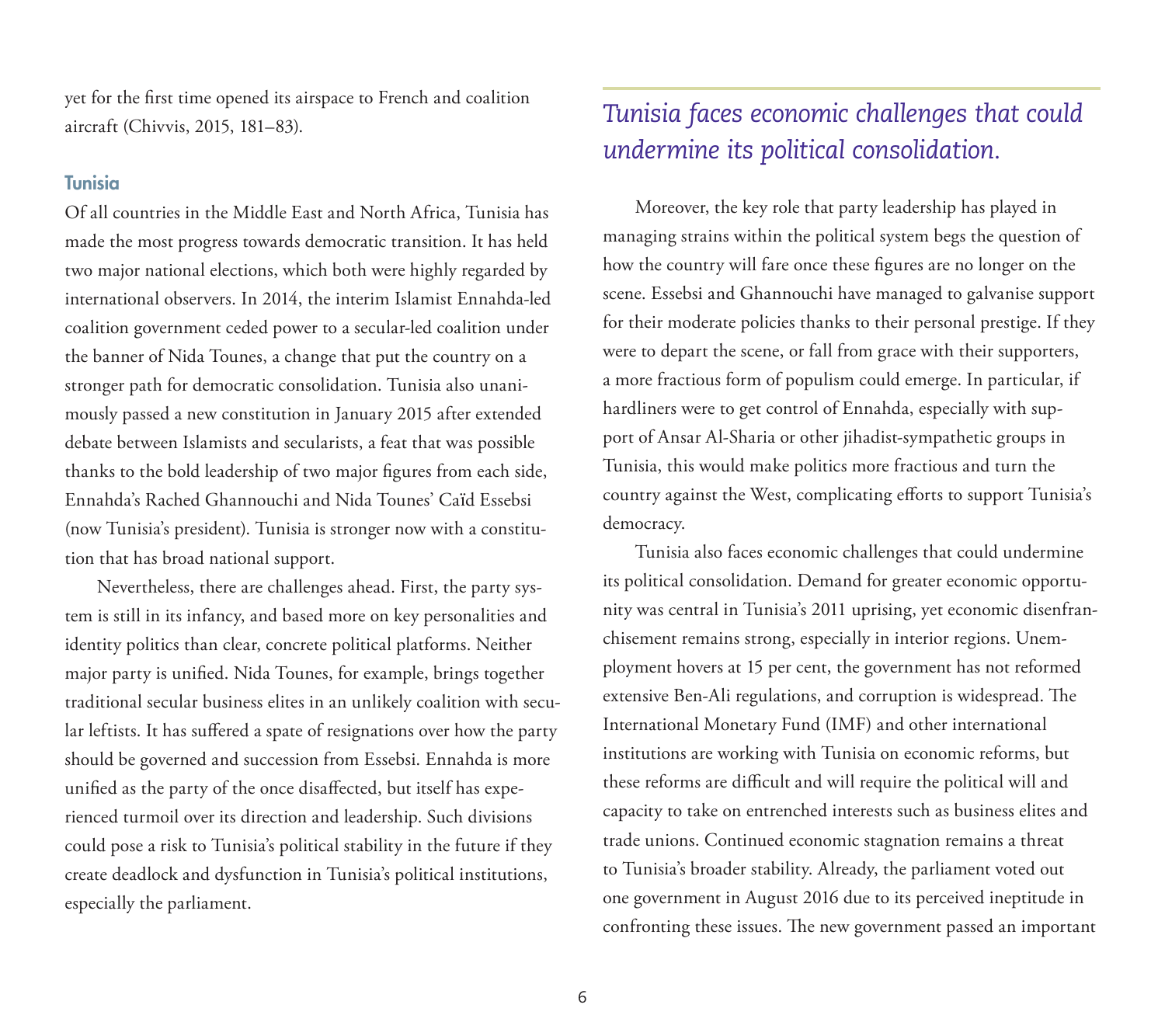investment law in September and hosted a major donor conference in November, which resulted in \$8 billion in aid and loan pledges over the next four years (Amara, 2016).

Tunisia's tourism economy is meanwhile threatened by the chaos in neighbouring Libya and Tunisia's own radicalisation problem. Tunisia experienced three major attacks in 2015, two on tourist destinations – the Bardo Museum in Tunis and a beach resort in Sousse. As of February 2016, an estimated 6,000–7,000 Tunisians were fighting or training with ISIL in Syria, Iraq and Libya, and elsewhere across the region (Trofimov, 2016). Returnees will undoubtedly pose an unprecedented threat with which Tunisia's overstretched security services will need to contend. Additionally, Tunisia has long been battling al-Qaeda-linked attacks in the west of the country.

Despite these challenges, the Tunisian state administration has proven durable. It withstood the collapse of the Ben-Ali regime, with the defence ministry in particular playing a peaceful role in supporting the revolution. Reform of the interior ministry, in particular, remains a major obstacle. During the Ben-Ali era, the interior ministry was all-powerful. It has continued to maintain a position of power since 2011, and retained deep connections to the Ben-Ali elites. Its own workings are byzantine, yet its ability to

*The Tunisian state administration has proven durable. It withstood the collapse of the Ben-Ali regime, with the defence ministry in particular playing a peaceful role in supporting the revolution.*

slow down and block political reforms – either by acting through its powerful police unions or by threatening individual politicians – is widely recognised as a core challenge to strengthening Tunisian democracy. The interior ministry is also a key partner for Washington and European capitals when it comes to counter-terrorism in Tunisia, further complicating matters.

Given its small size, Tunisia plays a limited role on the regional stage. Currently, it is most focused on the stability of Libya. Wealthy Libyans are ever-present on the streets of Tunis, which serves as host to most of the international community's diplomatic representatives assigned to Libya. But Tunisia has very limited resources to influence affairs in its larger neighbour. After paying little attention to Tunisia after its initial transition, Gulf countries pledged significant financial assistance during the November investment conference, including \$1.25 billion in project support from Qatar, \$800 million from Saudi Arabia, and \$500 million from Kuwait. The Gulf has a limited interest in Tunisia, although Qatar provided some financial support to Ennahda during its period in office. The United States (US) and its European partners are focused on supporting Tunisia in consolidating its democratic gains and are devoting a considerable, and growing, level of assistance to security and economic stabilisation. Focus areas for the Western powers include border security, tourism security, and training and equipping Tunisia's counter-terrorism forces.

#### Libya

Libya faces the greatest turmoil of all the countries in the Middle East other than Syria and Yemen. In the summer of 2014, after stumbling on critical post-war reconstruction tasks and holding a contested election, the Libyan government split between two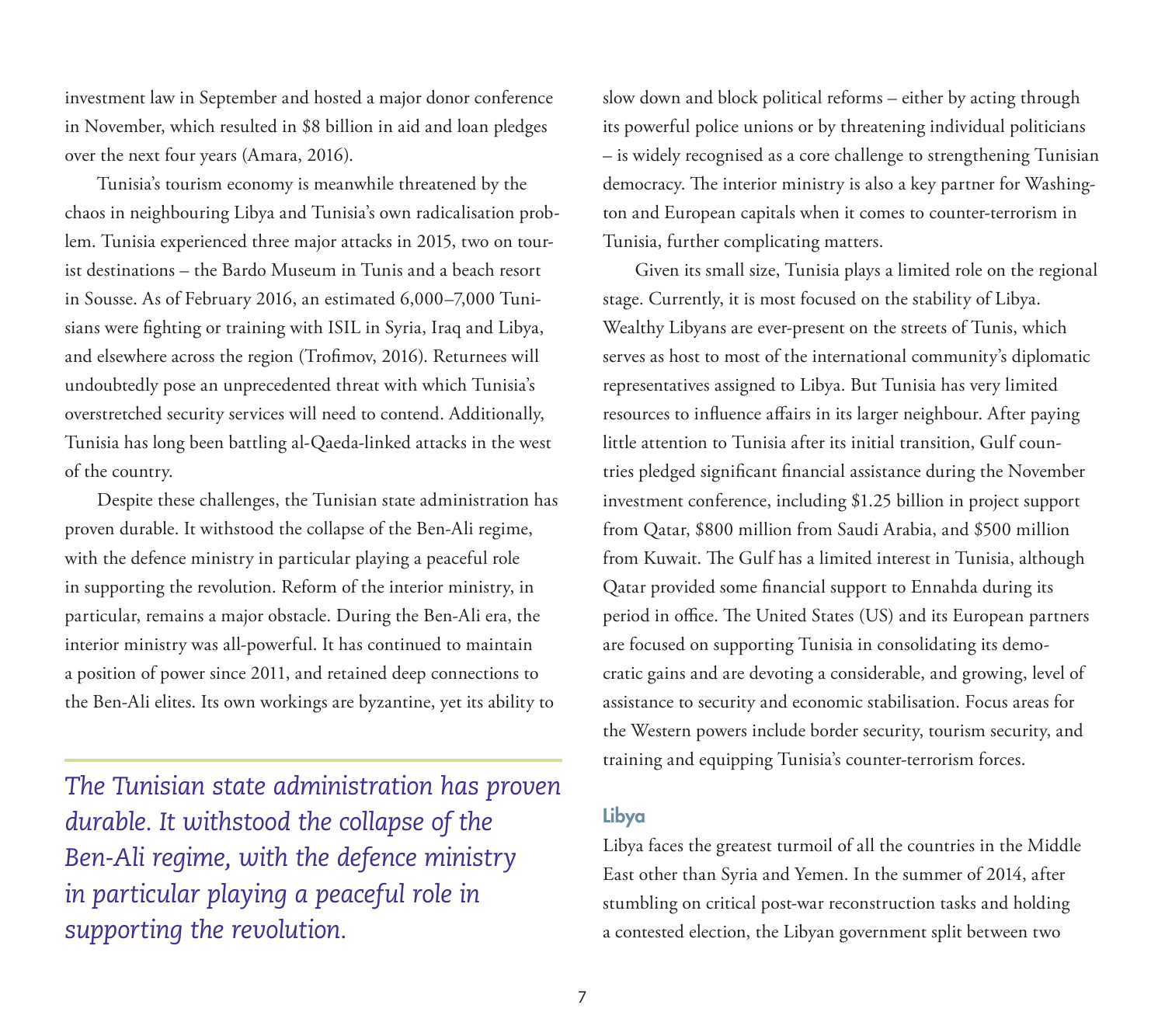entities, one based in the eastern city of Tobruk and one based in Tripoli. Powerful Islamist interests from the city of Misrata backed the sizeable rump General National Congress in Tripoli, while the somewhat more secularly oriented government in Tobruk gained recognition from the international community. Violence then erupted between backers of the rival governments and forced the international community out of Libya, including all American and European embassies.

Over the course of 2015, the United Nations (UN) worked to resolve the dispute through a national dialogue, producing a Libyan Political Agreement in December 2015. That agreement called for the establishment of a new Libyan government that would draw on both the Tobruk and Tripoli governments and the formation of a Presidency Council, which in turn would appoint a cabinet to govern the country. The Presidency Council was formed in March 2016, but as of December the Tobruk parliament was refusing to ratify the government, complicated by the influence of the powerful eastern military leader, General Khalifa Heftar.

Practically the only institution still working in Libya is the Central Bank and its automatic payment system for the vast public payroll, which controversially includes many militia units that were given salaries after the revolution. Previously, Libya could offset these costs with oil revenue. But with oil prices at record lows, uneven and limited production, and ongoing threats to oil facilities and territory, the budget deficit is soaring, forcing the government to draw on foreign currency reserves. Recent battles for control over key oil export terminals threaten the prospects of immediate recovery even if the political situation improves.

Since no government has any political authority to reform the public payment or subsidy system, it is only a matter of time until Libya faces a dire financial crisis. The international community has tried to orchestrate a deal where the Central Bank would release funds to the unity government, but the Bank Governor intends to resist these entreaties until there is an approved finance minister. Libya had \$68bn in foreign reserves as of May 2016, according to estimates by Bloomberg, and was running a budget deficit of around 60–70 per cent of GDP, according to the World Bank (Shennib & Alexander, 2016). Additionally, the country now faces persistent shortages of electricity, fuel, medical supplies and currency, which all contribute to the challenges of establishing the credibility of the Government of National Accord.

Adding to these problems is the presence of ISIL and the ongoing violence in Benghazi and elsewhere. Initially, ISIL infiltrated the coastal city of Derna and gained allegiance from local jihadist groups. It was then driven out by other jihadists. As a result, it moved west and took advantage of old regime sympathisers in the town of Sirte, much as it had aligned with ex-Baathists in Iraq. ISIL maintained a stronghold in Sirte throughout 2015 and the first half of 2016 until Misratan militias retook the city over the summer and autumn of 2016 with the assistance of hundreds of US airstrikes and small units of British Special Forces (Chivvis, 2016, 413–30). ISIL still remains a threat to the country, however. Its fighters were reported to be regrouping elsewhere, especially in the

*Since no government has any political authority to reform the public payment or subsidy system, it is only a matter of time until Libya faces a dire financial crisis.*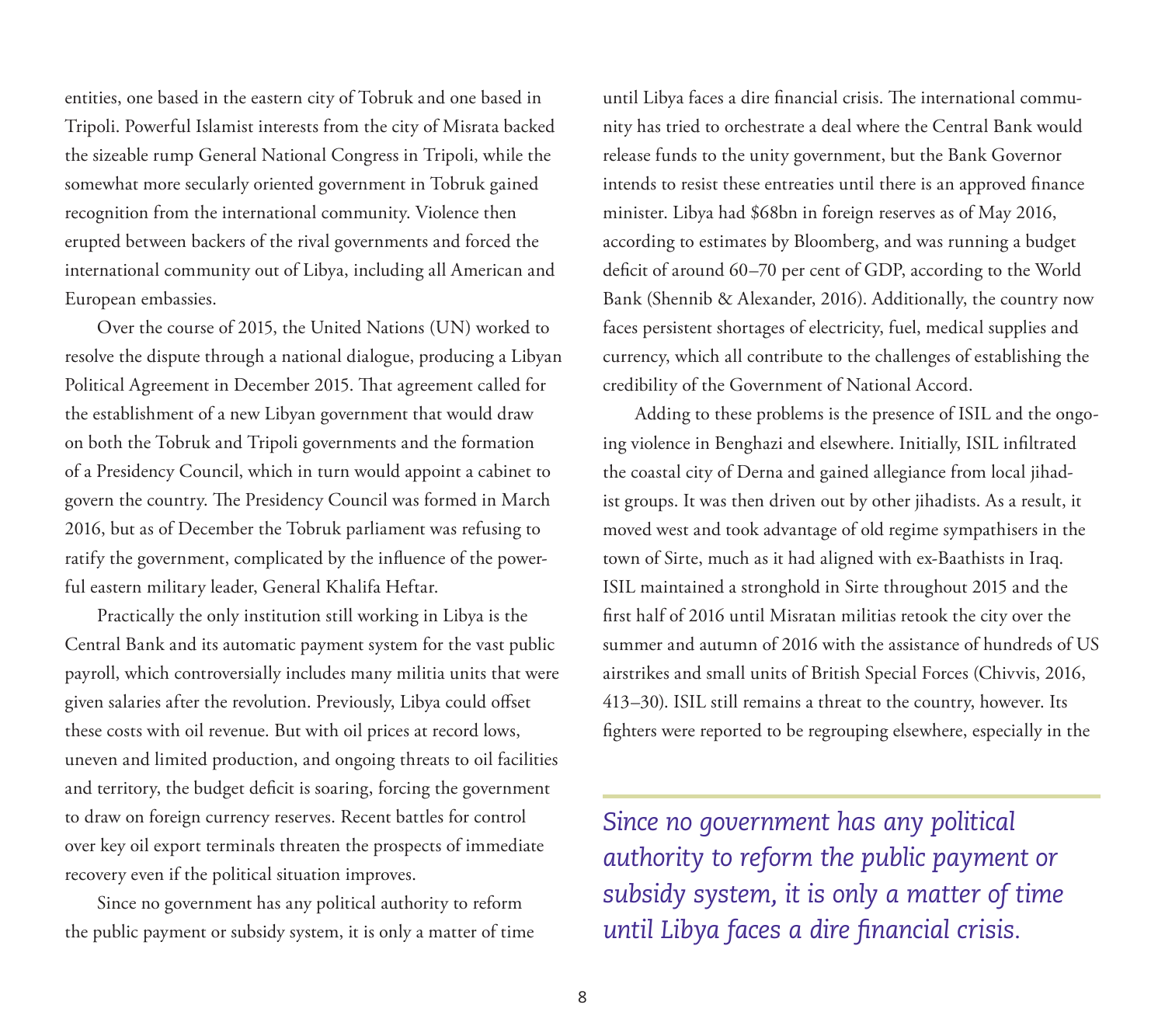south. Moreover, the militias from Misrata who led the offensive and suffered significant casualties will expect some form of political or military compensation, which will complicate the already fragile government's effort to build support and unity.

Further exacerbating the situation is General Heftar, who has almost single-handedly prevented the functioning of the UNbacked Government of National Accord. Heftar draws strength from tribal allegiances and support from Gaddafi's former officer corps. His battle against Islamists in Benghazi is controversial and has been ongoing since 2014. His supporters refuse to accept a government in which he does not play a key role, yet his detractors, mostly from Misrata, refuse to accept a government in which he plays any role whatsoever. Heftar does not control all the forces in the east and is even not fully respected within the army's ranks, but there he remains. In September 2016, Heftar captured key oil facilities of the Sirte basin, but came under renewed attack in December by the militias he evicted.

Key Western allies, the US, United Kingdom (UK), France, Italy, Germany and the European Union (EU) have all been invested in the Libyan Political Agreement. They have made pledges of support to assist the Government of National Accord, but delivering on those commitments remains difficult since it remains extremely challenging to implement technical assistance in Libya and Libya's government and political players need to make the core decisions about the country's future on their own. Adding to the complexity is the delicate balance between assistance and interference, which Libyan government leaders continue to resist. Finally, the new Trump administration may tilt more toward Egypt's anti-Islamist agenda, which would weaken or end the GNA. Indeed, with the recent changes in governments in the UK

*Europe remains particularly concerned about the migration from Libya, whose statelessness and criminal networks have made it the key link in the central Mediterranean route.*

and Italy and upcoming elections in France, the West's Libya policy could shift markedly. At the same time, Moscow hosted Heftar for high-level consultations in November, and may be seeking a more influential role in Libya.

Europe remains particularly concerned about the migration from Libya, whose statelessness and criminal networks have made it the key link in the central Mediterranean route. At some point, the Western allies may lose patience in this process and consider supporting other alternatives such as military intervention. One possible option, though controversial and very difficult to implement, will be the effective division of Libya, perhaps between its historical regions, Tripolitania, Cyrenaica and Fezzan in the south. Such a discussion would entail an extensive debate about resource division, tribal and urban identities and security arrangements. Nevertheless, it is worth thinking about a Plan B for Libya if its current survival as a state becomes in doubt.

As noted above, all of Libya's neighbours are extremely concerned about its stability. Because of their anti-Islamist views, Egypt and Algeria have supported the anti-Islamist figures in Libya, including Heftar, but only Egypt has done so materially. From 2012 to 2015, the United Arab Emirates (UAE) and Qatar were at odds in supporting rival Libyan factions (the UAE attempt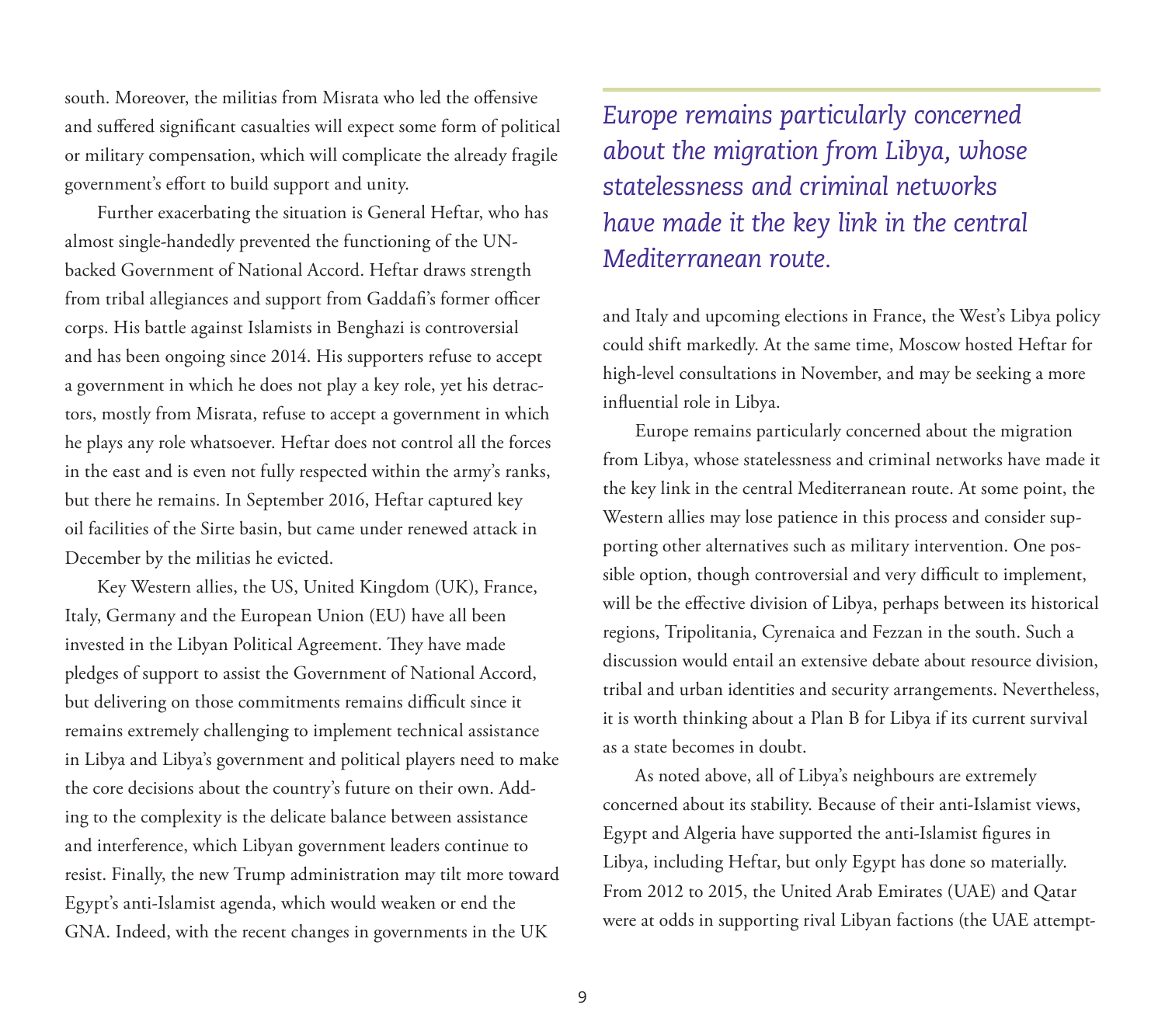ing to advance its ardent anti-Islamist agenda; Qatar supporting the Islamist parties). International diplomats report that more recently most of the regional actors are pushing their Libyan contacts to accept a Government of National Accord. The dire economic situation meanwhile threatens a broader humanitarian crisis.

Clearly, if the Libyan state collapsed entirely, there would likely be a surge of terrorist activity across the region and ISIL would seek to re-establish a safe-haven. Illegal migrants would surge from Africa and Libyan citizens, a once-prosperous people, would add to the region's refugee crisis in droves. Libya's neighbours could assume some risk by establishing buffer zones within Libyan territory, Tunisia's transition would face new threats, and the EU could escalate its naval presence in the Mediterranean. However, such an overt collapse would be impossible for the US and Europe to contain.

#### Egypt

Egyptian President Hosni Mubarak, a symbol of regional stability for 30 years, was forced from office in February 2011 as a result of the Tahrir Square revolution. Following a brief interim of military rule, Egypt's Muslim Brotherhood was elected to power in early 2012. After a tumultuous year and a half, General Abdel Fatah al-Sisi staged a coup against President Mohammed Morsi's government. The military and its backers claim that Morsi's election was illegitimate and argue that the military acted on the population's behest since large protests demanded Morsi's resignation, but the coup marked a return to the authoritarianism of the Mubarak era, starting with the brutal massacre of approximately 1,000 pro-Morsi protesters at Rabaa al-Adawiya Square in August 2013. Egypt avoided the worst outcomes of the Arab Spring – the state collapse

of Syria and Libya – but the initial promise many saw in the Tahrir Square protests evaporated.

Under President Sisi, crackdowns on dissent have continued and hope of democratic progress has been deflated. The Muslim Brotherhood's party, Law and Justice, has been outlawed, Morsi and his top allies have been sentenced to death, and others have fled or been exiled. Secular but critical journalists and non-governmental organizations have also been targeted. Sisi has governed without a parliament, issuing laws by presidential decree. The US Department of State has criticised the Sisi government for 'the excessive use of force by security services…unlawful killings and torture; the suppression of civil liberties, including societal and governmental restrictions on freedoms of expression and the press and the freedom of peaceful assembly and association; and limitations on due process in trials.' (State Department, 2014) Many Egypt-watchers question the degree of control that Sisi actually wields over Egyptian politics, pointing to continued factionalism within the state itself (Cook, 2015).

The Sisi government, however, claims that it has a broader base of support than Mubarak did. Politically it portrays itself as Islamic, though not Islamist, in an effort to draw support. It has also focused on economic recovery and aims for a broader distribution of Egypt's national wealth. Under Sisi, the Egyptian economy

*Egypt avoided the worst outcomes of the Arab Spring – the state collapse of Syria and Libya – but the initial promise many saw in the Tahrir Square protests evaporated.*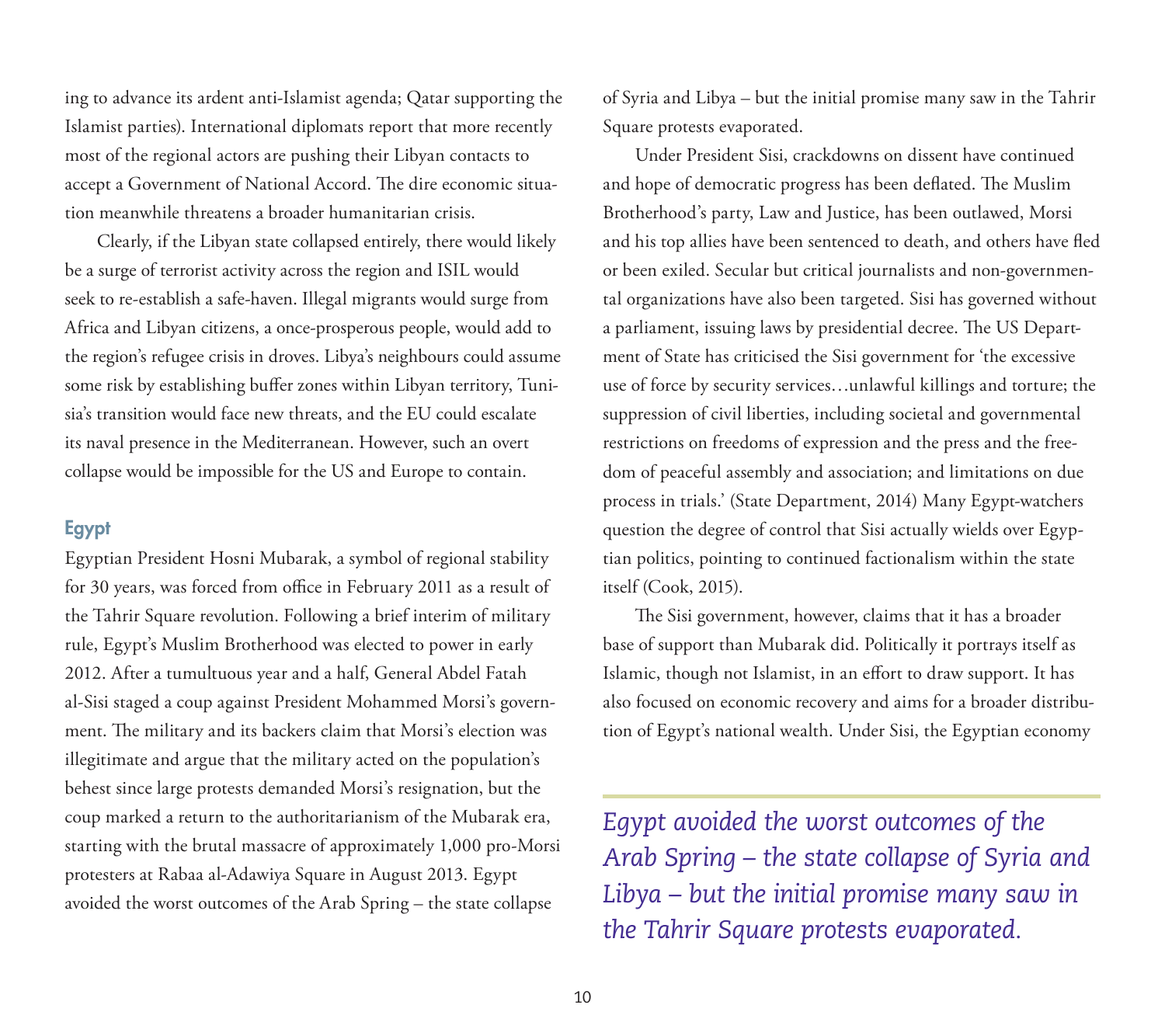*Egypt has sought to diversify its defence relations, given the strains with the US and the Obama administration's decision to hold up major acquisitions in response to Sisi's coup. Egypt has thus sought weapons purchases including S-300 air defence systems from Russia and the Mistral warship from France.*

grew at 2 per cent in 2014 and slightly over 4 per cent in 2015 (see IMF World Economic Outlook Database, April 2016). It has launched large economic projects on the Suez and electricity infrastructure in an effort to boost the economy. Its tourism industry, however, has been hit hard by the terrorist threat in Sinai, especially in the aftermath of the downing of a Russia-bound Metrojet flight in October 2015, which led several European countries to cancel direct service to the Sharm al-Sheikh resort and produced a 40 per cent drop in tourism in the first quarter of 2016 alone (Reuters, 2016).

Egypt's economic growth under Sisi is also partly due to generous support from interested Gulf States. Saudi Arabia, the UAE, Kuwait and Oman have contributed directly to the government's finances and invested to the tune of \$30bn in the Egyptian economy (El Tablawy, El Wardany & Syeed, 2016). Recognising that this level of external support is unlikely to continue indefinitely, Egypt and the IMF agreed on the terms of a \$12bn reform package in September 2016. The package requires Egypt to adopt much-needed subsidy and tax reforms aimed to alleviate its significant budget deficit and invest in job growth (IMF, 2016).

Additionally, Egypt has sought to diversify its defence relations, given the strains with the US and the Obama administration's decision to hold up major acquisitions in response to Sisi's coup. Egypt has thus sought weapons purchases including S-300 air defence systems from Russia and the Mistral warship from France. As discussed below, US defence support to Egypt remains sizeable, but was retooled by the Obama administration in response to Sisi's seizure of power.

Finally, as a result of their mutual opposition to the Muslim Brotherhood, Hamas and regional jihadists, Israeli-Egyptian political and military ties have improved under Sisi. Israel has approved modifications to its peace treaty to allow the Egyptian military to pursue terrorists in the Sinai more easily and an Egyptian foreign minister visited Jerusalem in July 2016 for the first time since 2007, paving the way for a potential Netanyahu–Sisi meeting.

Egypt's main security problems now stem from the growing threat of jihadist groups, including ISIL affiliates in the Sinai Peninsula. Outside Libya, ISIL's most visible group in North Africa operates in the Sinai. In 2014, a group known as Ansar Beit al-Maqdis (ABM) rebranded itself as an ISIL affiliate under the name Wilayat Sinai. ABM was an al-Qaeda-inspired group bent on the destruction of Israel, which launched attacks in the Sinai and across the border with Israel from 2011. Wilayat Sinai is now estimated to number at least several hundred and potentially more core fighters and is widely believed responsible for the Metrojet downing (The Tahrir Institute for Middle East Policy, n.d.).

Egypt will have to address this threat while also ensuring the anarchy in Libya does not spread to its north-west, where terrorist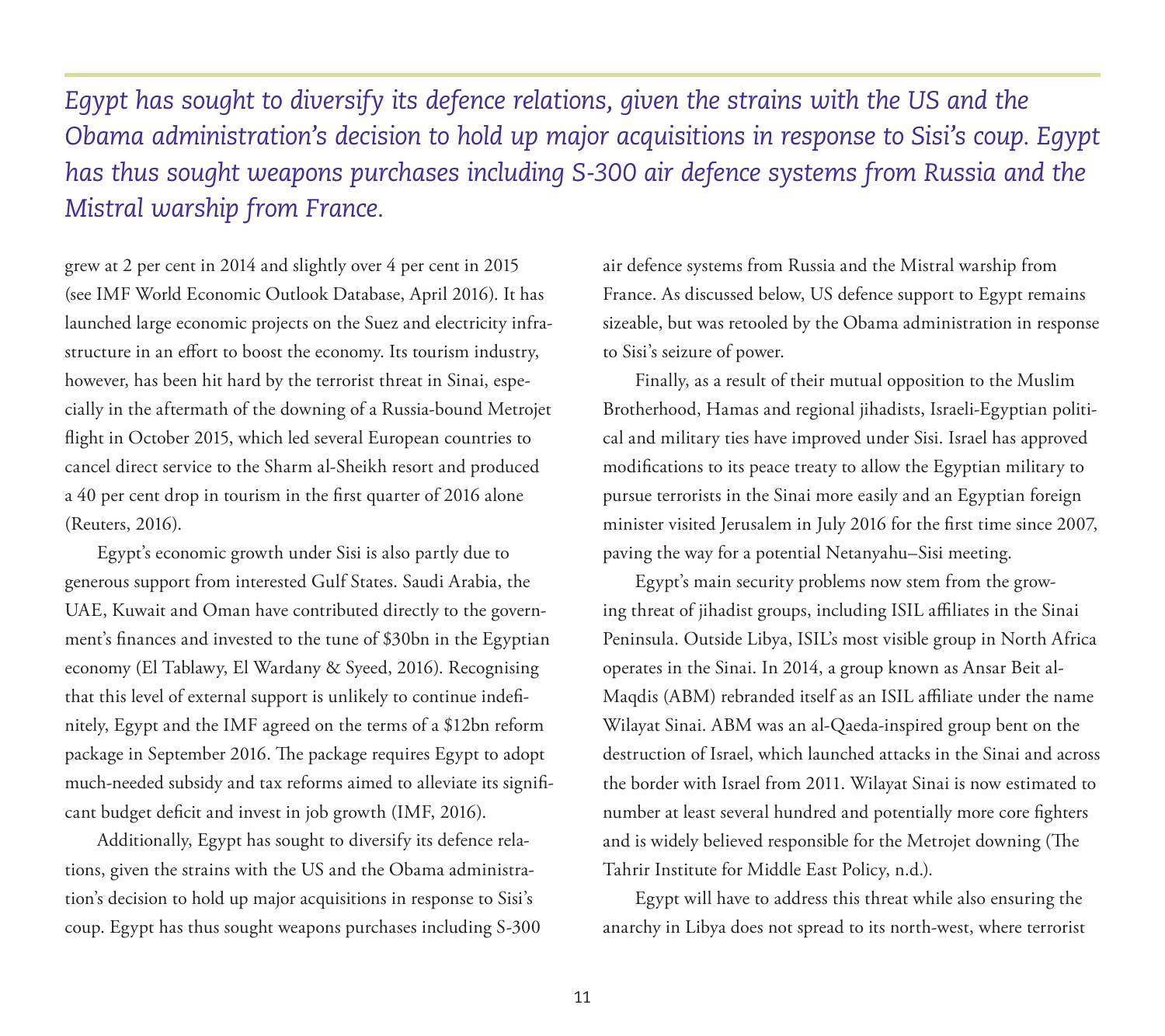networks operate across the border into eastern Libya. It thus sees General Heftar as an ideological and practical partner. Its army is not structured or trained for counter-terrorism operations given its historic focus on Israel, and this partially accounts to its failure to secure the Sinai. The military's shortcomings were underscored when it bombed Mexican tourists in September 2015 after mistaking them for militants. Despite these errors, the Egyptian military has been reluctant to receive US or other outside advice about the appropriate approach to dealing with the insurgency.

#### The European Union and the United States

The Mediterranean has increased in importance as a foreign policy concern for the US and Europe in recent years, first for positive reasons, and then for not-so-positive ones. The 2011 anti-authoritarian revolts first promised to make the region a strong, democratic partner for the US and Europe alike. When the outcome of those revolts produced violence and chaos, however, the region's problems became more troubling and more acute. The US and Europe share a range of overlapping but not identical foreign policy objectives in the region, with the major differences arising largely from European proximity. To generalise, the US has capabilities in some areas that Europe lacks, but the Mediterranean's salience in Washington is less than in European capitals. Europe has more limited capabilities and leverage, but a greater interest in finding remedies to the region's multiple overlapping crises.

For Europe the conflicts and consequent collapse of state control in Syria and Libya have both sparked a surge of refugees and created conditions for uncontrolled migration both from these countries and several others, some as far from the Mediterranean itself as Asia or sub-Saharan Africa. It is still far too soon to discern

the gravity of the humanitarian, political and security impact of this great migration on Europe, but that the impact is already very great is clear (Frontex, 2015; Gartenstein-Ross, Barr, Wilcoxon & Basuni, 2015; Parkes, 2014). Interestingly, a November survey of migrants in Libya conducted by the International Organization for Migration reported that a majority of migrants prefer to stay in Libya, particularly from Egypt, Sudan, and Chad. (IOM 2016) Nevertheless, Europe's primary foreign policy objective in the region is and will remain addressing the challenge of this mass migration due to economic issues and preventing the jihadists from taking advantage of migrant routes to spread across Europe and perpetrate attacks. Doing so will require efforts along multiple vectors, within European polities, along the central and eastern migration routes and, ultimately, via cooperation with the countries of the Mediterranean themselves.

Europe lacks many of the tools necessary to achieve these objectives, however. To begin with, Europe's political influence in the region is limited (Vachodova, 2005). One of the EU's most valuable forms of influence in the past has been the soft power gen-

*For Europe the conflicts and consequent collapse of state control in Syria and Libya have both sparked a surge of refugees and created conditions for uncontrolled migration both from these countries and several others, some as far from the Mediterranean itself as Asia or sub-Saharan Africa.*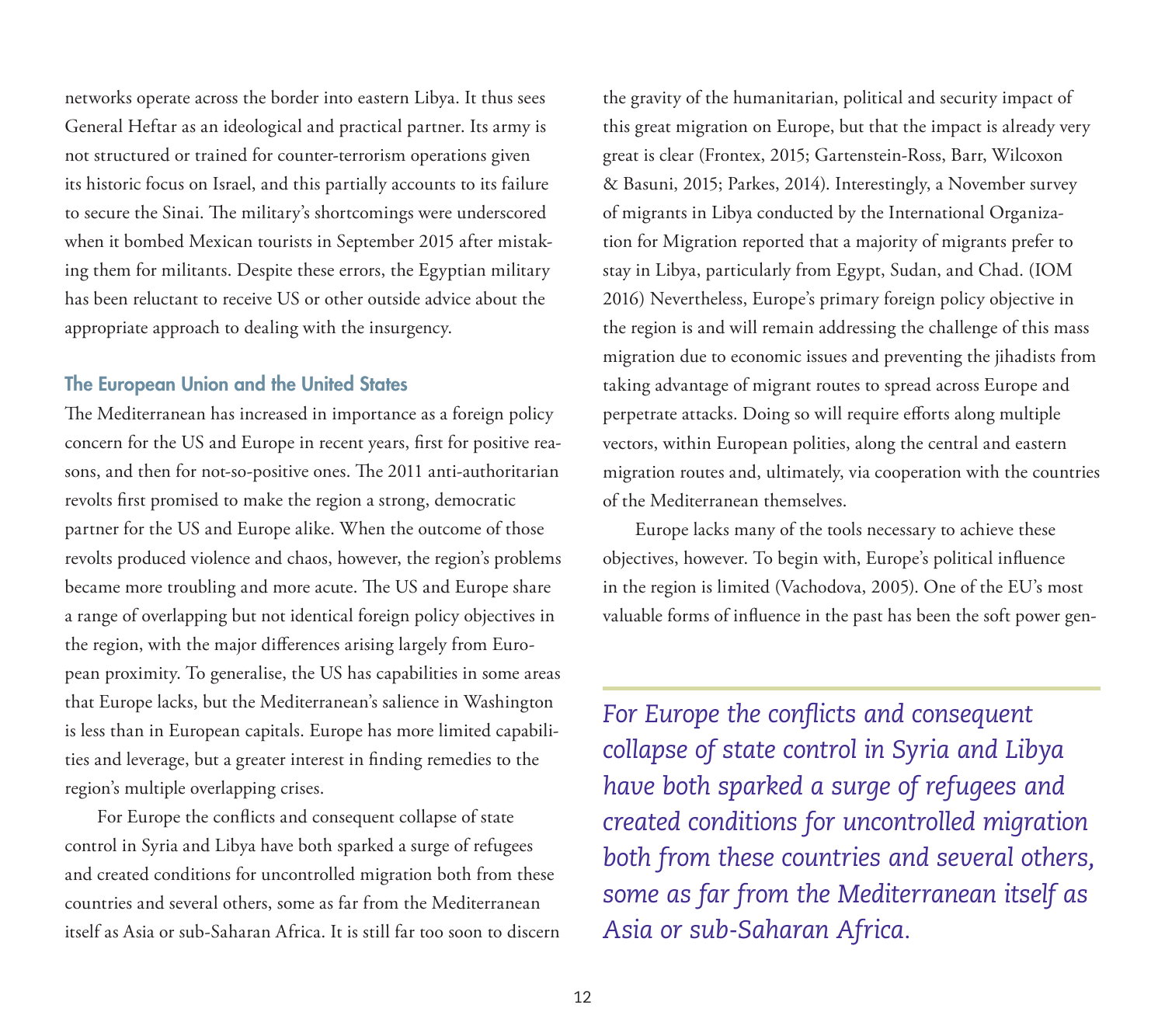erated by the promise of closer relations, and especially membership in the EU. That power of attraction was key to Europe's critical role in the stabilisation of central and parts of eastern Europe in the quarter-century after the Cold War. But with the derailment of the Eastern Partnership due to the Ukraine crisis, Brexit and the severe, and growing, political and economic strains within the EU itself, the EU's power of attraction is now much diminished. At the same time, the failure of the Arab revolts (with the exception of Tunisia) has dimmed prospects for closer association, let alone membership in the EU (Asseburg, 2014; Youngs, 2015).

Militarily, Europe also lacks many of the resources that would allow it to better protect its regional interests. European defence resources have diminished since the end of the Cold War – important European contributions to stabilising the Balkans, and the conflicts in Afghanistan and Iraq and now the Sahel, notwithstanding (Larrabee et al., 2012). Given Russian aggression, Europe now faces a dual challenge of strengthening itself for traditional defence and deterrence while at the same time investing in the capabilities needed to help end the violence that has led to state collapse across the region. France has contributed significantly to stabilising the Sahel, and other European countries have made some, mostly small-scale, contributions to this and related tasks. Nevertheless, there is a great deal more that currently needs to be done, and the requirements may grow greater over time. Unfortunately, Europe lacks the military capabilities for a large-scale stabilisation operation in a single country – be it Libya, Syria or a future failed state – without major US assistance. In addition, after the six-month 2011 operation in Libya, NATO concluded that the Alliance lacked many key capabilities required for modern operations, such as intelligence, surveillance and reconnaissance (ISR)

*Given Russian aggression, Europe now faces a dual challenge of strengthening itself for traditional defence and deterrence while at the same time investing in the capabilities needed to help end the violence that has led to state collapse across the region.*

assets and aerial refuelling capabilities. Moreover, the individual countries which participated in the operations ran out of ammunition and had to be resupplied by the US. As of early 2016, even plans for a one-to-two-brigade operation to support stabilisation in Libya ran aground due to lack of available European capabilities (and political will).

This is by no means to imply that Europe has no military capability of value in the Mediterranean. Three EU operations – Triton, Poseidon Sea and Poseidon Land – aim to strengthen border security and provide humanitarian assistance along the southern and south-eastern littoral. In addition, the EU has attempted border management operations in Rafah, between the Gaza Strip and Egypt, and in Libya after the 2011 revolution. Neither operation, however, was successful. The Rafah mission was suspended in 2007 after the Hamas takeover of Gaza and has remained in stand-by since, while the Libya operation failed to deploy due to the growing chaos in the country (EEAS, 2014a & 2014b, 2015).

Europe's most powerful tool is its ability to provide economic largesse through the European Commission or bilaterally. Europe's ability to provide assistance and markets for troubled societies offers leverage with many states and could help to accelerate reconstruc-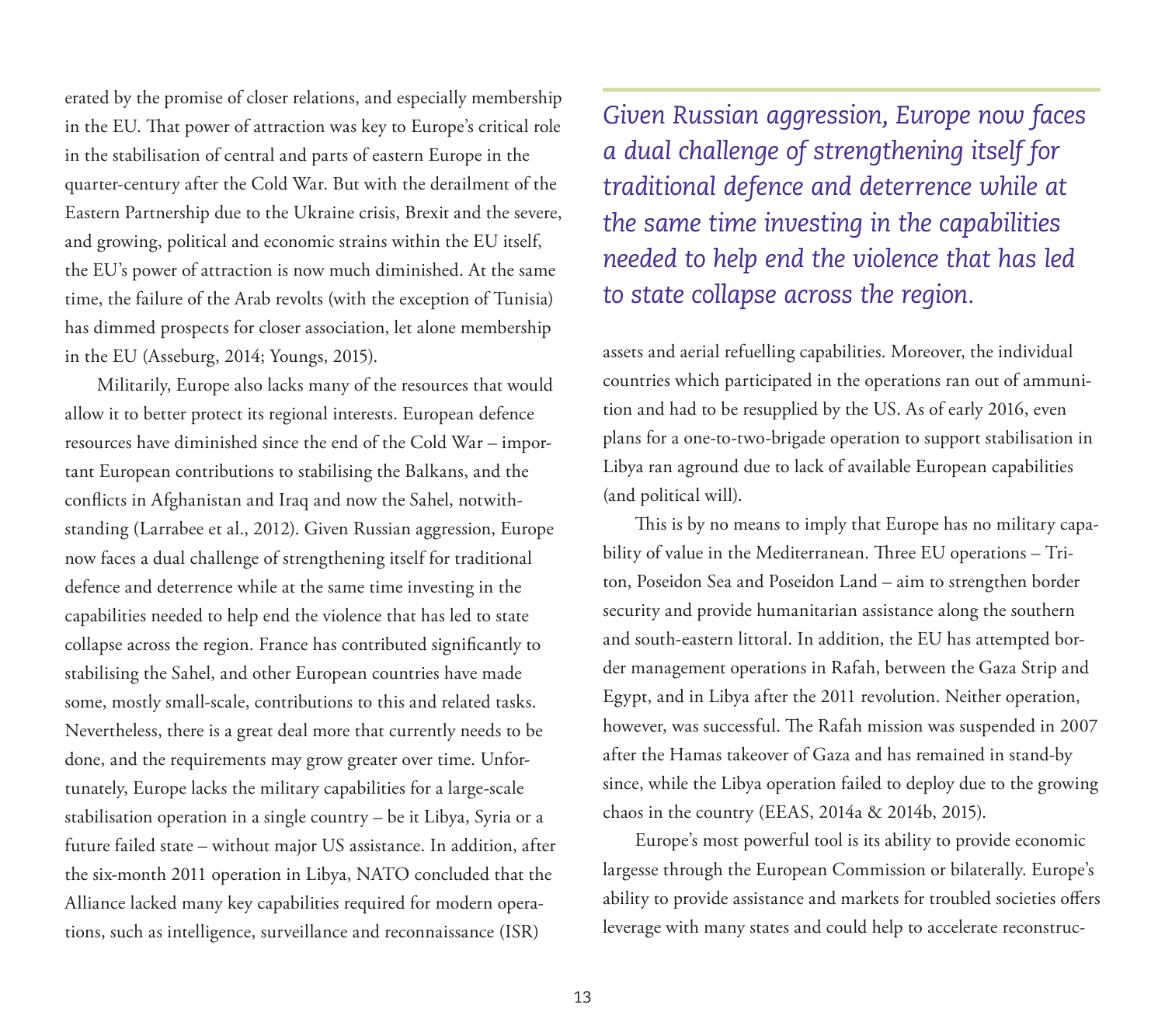*The EU seeks to foster deeper political and trade dialogue with northern African and eastern Mediterranean partners on energy, in particular to create a Mediterranean gas hub in the south of Europe.*

tion efforts in states that have been destroyed. The EU provided €3.82bn in assistance to the countries of the Mediterranean rim (excluding Turkey) between 2007 and 2011 and has increased assistance to countries such as Tunisia since then. In November, the European Investment Bank promised 2.9 billion euros in loans to Tunisia by 2020 (Amara). The non-EU Mediterranean region collectively accounts for 8.6 per cent of the EU's external trade (European Commission, 2016). The EU has floated the idea of establishing a Euro-Mediterranean Free Trade Area and signed Association Agreements with Morocco, Algeria, Tunisia and Egypt, and continues to seek to deepen these arrangements.

Moreover, the EU is increasingly linked with the Mediterranean on energy issues. Especially given Russia's invasion of Ukraine and subsequent sanctions, the EU has turned to the region as a potentially critical energy supplier. The EU seeks to foster deeper political and trade dialogue with northern African and eastern Mediterranean partners on energy, in particular to create a Mediterranean gas hub in the south of Europe. It also seeks to foster the development of an integrated market and production hub of renewables in the region (Council of the European Union, 2007; European Commission, 2011; ENPI Info Centre, n.d.; The Africa-EU Partnership, 2013–2016). The EU and Algeria have also launched a

platform for political dialogue on energy matters (European Commission, 2015).

Yet in the prevailing environment, Europe's considerable economic power is of more limited utility than it might be. Regional turmoil will make it difficult to deepen these agreements or realise the potential of a free-trade area anytime soon. Economic power alone will moreover do little to stem the growth of jihadism or the flow of migrants from the south – however important it may be to doing so. At present, the best the EU can offer is leverage for reform with countries such as Algeria, Tunisia, Egypt and Morocco, although conditioning aid on reform remains controversial.

If the EU lacks many of the tools needed to pursue core interests in the sub-region, the US is better positioned in some ways but less well positioned in others. Its perspective on the region, for simple geographic reasons, will always be different from Europe's: whereas developments in the Mediterranean increasingly raise fundamental and even existential issues for Europe, the immediate effects of regional turmoil are far less immediate for the US, which does not face the migrant challenge, is much less threatened by terrorism from North Africa (although it takes the threat seriously as evidenced by the recent campaign to support Libyan operations against ISIS in Sirte), and has none of the cultural or energy connections that Europe has with the region.

Military power is by far the greatest US asset in the region. Large US bases at Ramstein, Vicenza and Lakenheath, for example, combined with smaller bases in eastern Europe and the Mediterranean, offer considerable power projection capability. The US Sixth Fleet, headquartered in Naples, no longer includes an aircraft carrier, but has substantial warfighting, crisis response and intelligence-gathering capabilities. For example, the military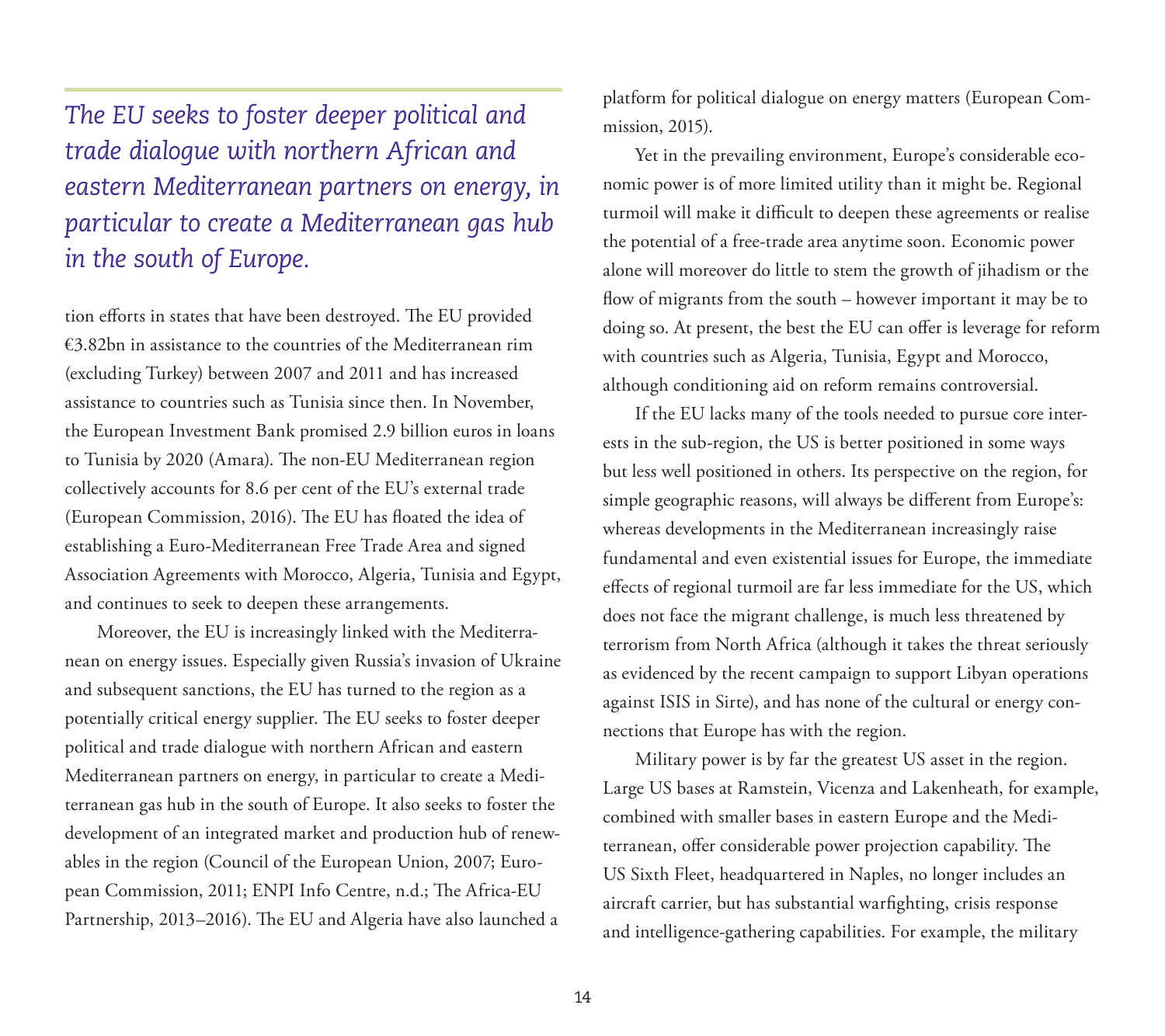operation against ISIS in Libya, Operation Odyssey Lightning, was conducted off a Marine amphibious assault ship capable of launching Harrier jets and Cobra attack helicopters. The operation is supported by MQ-9 Reaper drones based at Sigonella airbase in Italy, and it was recently revealed that Tunisia is allowing the US to use a base in the border region, which could provide much more consistent overflight coverage given weather conditions over the Mediterranean.

Nevertheless, if the US has significant power-projection capabilities, these capabilities are already in high demand for deterrence operations in central and eastern Europe and counter-ISIL operations in Iraq and Syria, as well as operations outside the region. To further complicate matters, the Mediterranean includes countries from no less than three combatant commands, CENTCOM, EUCOM and AFRICOM, a fact that does not always contribute to a holistic military approach to the region's problems, even within the Defense Department, let alone across the US agencies.

US economic leverage through trade and financial flows over the region is more limited than European leverage. In 2014, for example, the US exported \$27.6bn to the region, in comparison with Europe's \$117.6bn, close to five times greater. If Israel is removed from the tally, US exports drop to \$12.5bn, with EU exports at \$95.8bn, close to seven times greater (International Monetary Fund, 2016b).

*US economic leverage through trade and financial flows over the region is more limited than European leverage.*

The US has long-standing close defence relationships with Egypt and Israel, and defence ties have been institutionalised as a central component of the 1979 Camp David Accords. Egypt received \$76bn in bilateral foreign aid from the US between 1948 and 2015 (Sharp, 2015). Israel has been the largest recipient of US aid since the end of the Second World War, receiving \$3bn in grants annually since 1985 (Zanotti, 2015). In September 2016, Washington signed a new ten-year Memorandum of Understanding with Israel increasing that military assistance to \$3.8bn. In addition, countries in the region receive modest amounts of US aid through programmes such as the Trans Sahel Counter-Terrorism Partnership Initiative, the Strategic Governance Initiative and the Enterprise Fund. A notable exception is Algeria, which has preferred to keep the US at arm's length.

US interests in the region have changed dramatically in recent years. Unlike for Europe, aside from the importance of the Suez as a sea-lane of communication for energy from the Gulf, the region has never factored significantly in US energy security concerns. For most of the Cold War, US objectives were to support Israel, ensure the security of the Suez Canal, counter Soviet influence and clients, and protect the Camp David Accords. Since 9/11, however, concern with terrorism has far overshadowed these traditional US objectives. Clearly Arab-Israeli peace and the security of the Suez remain important issues for the US. However, concern with the region's production of jihadi terrorists now is the primary lens through which the region is viewed, and that concern has spread west to North Africa and the Sahel. This has in turn led to greater pressure on the authoritarian regimes of the region for democratic reform, as their repressive regimes are often viewed as a source of jihadism.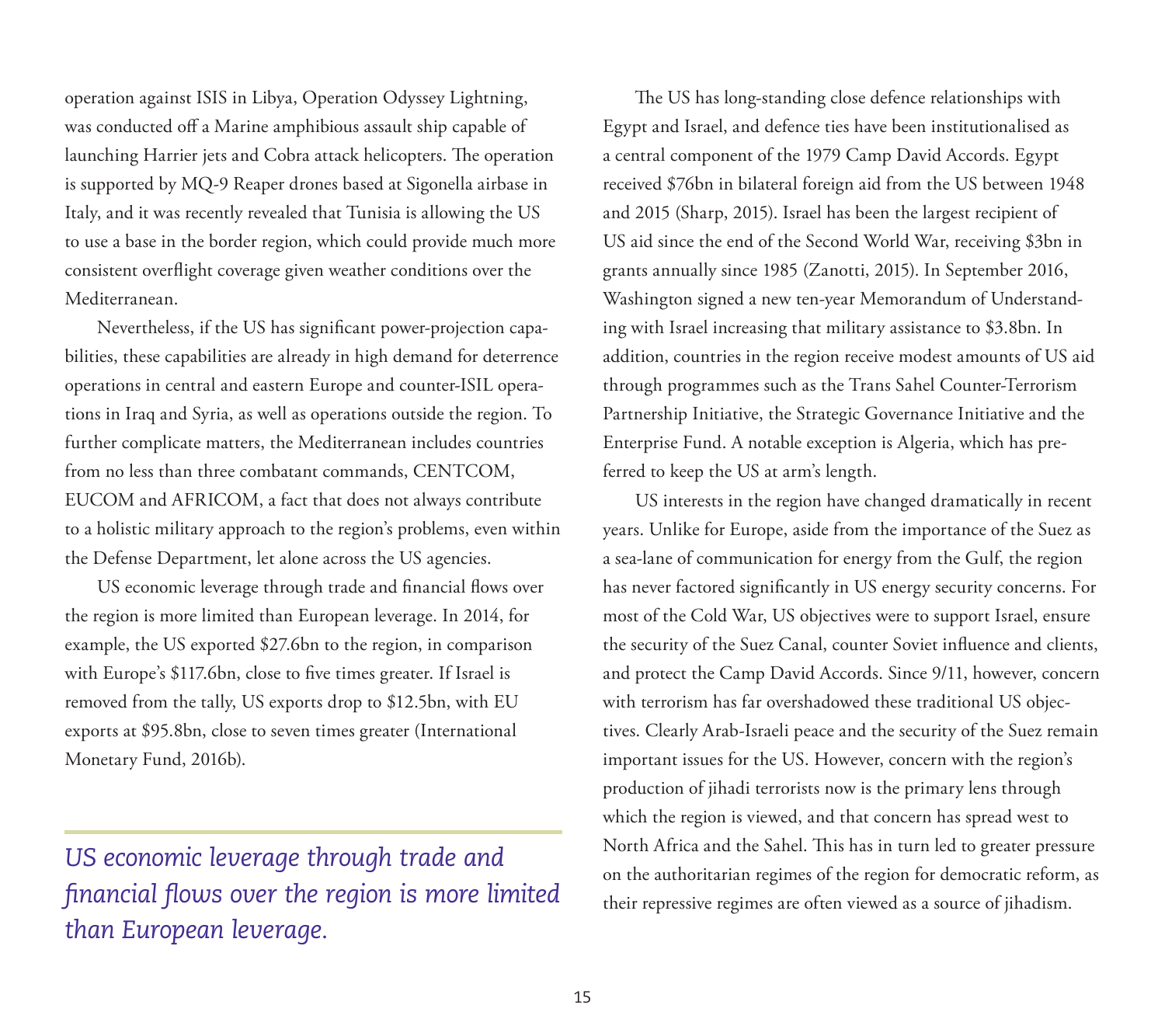## *If the US tendency to view the region through the counter-terrorism lens has grown, overall, the Mediterranean remains much less important to America than to Europe.*

The US concern with the potential terrorist threat in and from the region has only increased after the disillusionment of the Arab Spring. Since 2014, the main focus of US attention has been on the security threat posed by a growing ISIS presence in Egypt and particularly in Libya. Concern with ISIS now dominates US policy toward the Mediterranean littoral, from Morocco to Syria (with the exception of Israel).

Increased concern with ISIS and jihadism more generally, however, poses a difficult challenge for US policymakers when it comes to democracy assistance programmes in the region. On the one hand, such programmes are still widely viewed as necessary components of long-term reforms to counter radicalisation from Morocco to Egypt. On the other hand, such programmes greatly complicate relationships with current counter-terrorism partners, including Egypt, Algeria, Morocco and even some political forces in Tunisia.

Nevertheless, if the US tendency to view the region through the counter-terrorism lens has grown, overall, the Mediterranean remains much less important to America than to Europe. This is partly due to geography and partly due to the fact that US priorities with China, Russia, Iran, North Korea and, now, the Levant eat up most of the available bandwidth in Washington. And although the likelihood of a terrorist plot against the US emanating from

Libya is growing (along with the likelihood of an attack against US interests or personnel overseas), it is still less than the likelihood of a terrorist plot from the Levant or from a cell in Europe.

### Turkey, Russia and the Gulf States

Although the Gulf States have increased their role in the region, their overall importance can sometimes be exaggerated. As noted in the subsection on Egypt, the Emirates, Saudi Arabia and Kuwait have all played a significant role supporting Egypt economically. More recently in the context of the rising threats from ISIL and Iran, there has also been some discussion of forging an Arab military alliance, where Egypt's land forces would presumably play a role. However, there is little indication that talk has – or will – elevate into concrete planning let alone concrete deployments. The core of the Egyptian-Saudi-UAE alliance relates to the existential threat these states see from political Islam and Sunni radicalism. Consequently, Saudi Arabia and the UAE are subsidising the Egyptian economy to reduce the risk that Abdel Fatah al-Sisi's authoritarian government will face renewed challenges from Islamists or broader popular unrest.

The UAE and Egypt collaborated at least on one military operation in Libya, striking Islamist militia targets in Tripoli in 2014, but the move only provoked the Islamist militias' conquest of the Libyan capital (Kirkpatrick & Schmidt, 2014). As regional leaders of the 2011 intervention in Libya, the UAE and Qatar played a unique role, both flying bombing missions and quietly sending arms and special forces elements to assist Libyan fighters. That support continued through the post-conflict period, as the UAE and Qatar each supported respective factions in Libya that have commonly been labelled as anti-Islamist and Islamist. More recently, the UAE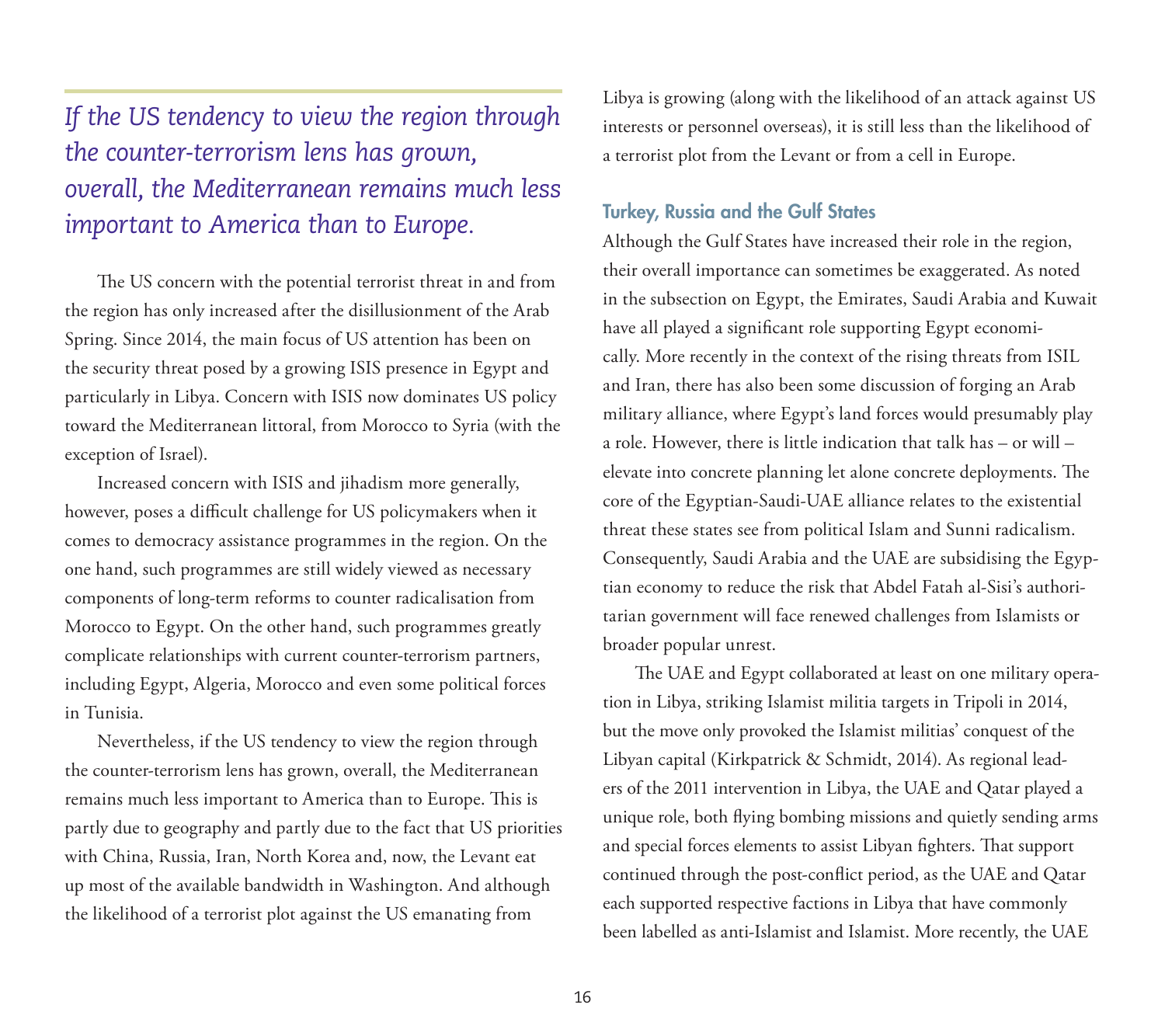and Qatar have come under significant diplomatic pressure to stop their support for Libya's factions, and appear to have complied to at least some degree. Egypt, however, still backs the problematic General Heftar strongly and Egypt's external financial backers have been unwilling or unable to do much to change Cairo's policy. Regional actors will continue to monitor developments in Libya closely and step in again, particularly if a breakdown in order occurs.

Turkey has sought to exert its power in the region both in protection of political Islam and to promote its industries. The region represented \$14.5bn in exports for Turkey in 2014, or a little less than 10 per cent of Turkey's global export markets (whereas the EU represented 43 per cent). Turkish construction and other industries are active across the region. Under the AK party, the Turkish flag has tended to follow its trade. In the case of Libya and other countries, Turkey's strong support for Islamist factions has brought it into conflict with other regional players including the US, Egypt and some Gulf States. Turkish foreign policy is now consumed with the crisis in Syria, which poses an existential threat to the stability of the modern Turkish state. In July 2016 these strains led to a failed military coup. Shortly thereafter the Turkish government sent a ground contingent into Syria to stabilise its border and prevent the formation of what it feared was soon to become a unified Kurdish entity in northern Syria.

Russian interests in the region have been significant and ongoing. Russia maintains its only naval base outside the former Soviet Union at Tartus, in Syria, and may be looking to upgrade its facilities there (Bodner, 2015; Haidar, 2015; Harmer, 2012; Kozak, Spaulding & Urchick, 2015). In September 2015, Russia intervened forcibly in the Syrian conflict, demonstrating its intention to remain a major power in the region and ensure a friendly government in Damascus. Thanks to its access to Latakia airbase in Syria, it has airpower projection capabilities across the eastern Med and has strengthened its A2/AD capabilities there (Kagan and Kagan, 2015; IHS Jane's, 2015; Spaulding, 2015). The October 2015 downing of the Metrojet flight killed 219 Russians and led to an intensification of Russian air and ground operations against the Islamic State in Syria, including with long-range bombers and sea-launched cruise missiles from the Caspian Flotilla. In subsequent months, however, Russia continued to strike both Islamic State and moderate rebel fighters who threatened the Syrian regime. Through September and October 2016, Russian Foreign Minister Lavrov and Secretary of State John Kerry negotiated truces aimed at halting the fighting and delivering humanitarian assistance. However, the truces barely lasted hours and relief trucks were notably bombed. As of December 2016, the rebel held sections of Aleppo were near collapse.

Russia appears to be seeking to profit from the regional chaos and difficulties the US and Europe have had navigating the post-Arab Spring waters. Russia initially countenanced the NATO intervention that toppled Colonel Qaddafi in Libya, supporting UNSCR 1973, asserting it had only allowed a limited operation. Soon it had misgivings, however, and frequently voiced criticisms of the NATO operation since. Its role in post-Qaddafi Libya has remained limited (although General Heftar has visited Moscow twice this year and was received warmly), but in Egypt, Russia has sought to take advantage of the cooling of US-Egyptian defence relations under General Sisi, raising eyebrows in Washington. In addition to an arms deal that will give Egypt advanced air defences including the long range surface-to-air missile system S-300 and other systems, Russia will build Egypt's first nuclear power plant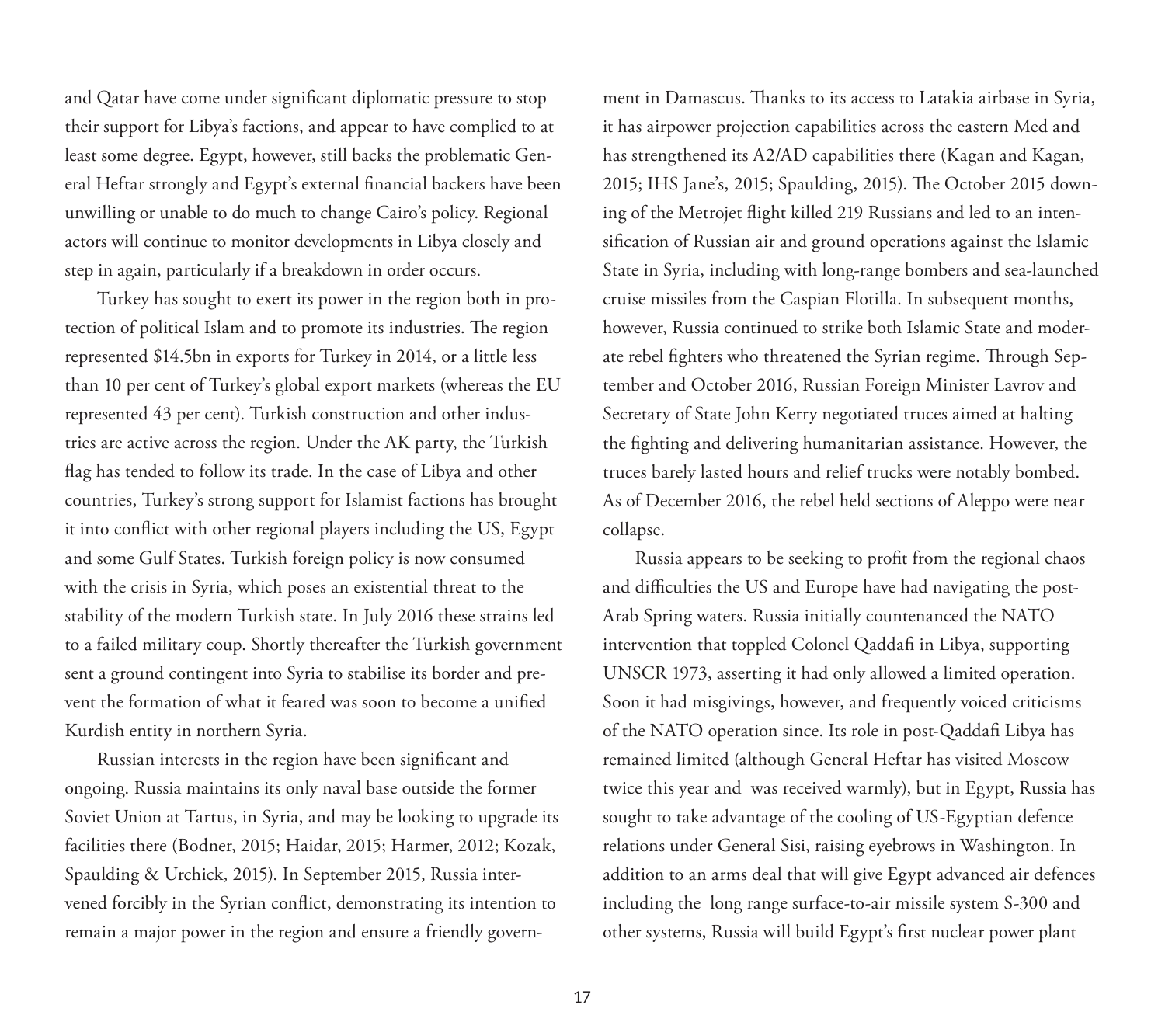(IHS Jane's, 2015a & 2015b). The possibility of negotiations on a free-trade zone between Egypt and Russia's putative 'Eurasian Economic Union' has also been mooted (Eurasian Economic Commission, N.d.; Hussein, 2015; RIA Novosti, 2013, 2015).(Russia also cooperates on nuclear issues with Algeria.) Notably, Russian political influence among European Mediterranean partners – above all Greece – is far greater than among northern European states, even if Russia's relationship with Turkey ran aground over Syria in 2016.

Russia's greatest interest in the region is protecting the Assad regime, which reflects a commitment to supporting like-minded regimes elsewhere in the broader region, including Iran. It is also a statement of Russia's intention to remain a major power in the region. With Russian military backing, the Assad regime is nearly guaranteed a seat at the table in determining the future political map of the Levant. The intervention was also a statement of Russia's desire to remain a great power, a long-standing objective of Russian foreign policy. As long as the Russian domestic situation does not experience a major negative shock, Russia can be expected to continue to seek a regional role, at least in Syria, and likely elsewhere along the Med (Magen, 2015; Margelov, 2013; Schumacher & Nitoiu, 2015).

#### **Looking ahead**

The Mediterranean region has grown in significance to the US and Europe over the past five years as a result of the political earthquake in 2011, the resulting political turmoil and the subsequent spread of jihadist groups, especially, but not only, ISIL. Just as the region is still evolving in response to the Arab uprisings, US and European foreign policy must adapt and find new instruments and avenues to influence these diverse countries. Despite domestic pressure to turn

*Three countries along the southern littoral pose particular policy challenges: Egypt, Tunisia and Libya – although if Algeria were to unravel it would become a first-tier challenge of its own*

inward, away from regions like North Africa, it would be a mistake to dial back engagement with -- or attention to -- the region. A further deterioration of economic, political and security conditions there would be dangerous and hurt US and European interests – above all on counter-terrorism and humanitarian fronts.

Three countries along the southern littoral pose particular policy challenges: Egypt, Tunisia and Libya – although if Algeria were to unravel it would become a first-tier challenge of its own. Conditions in these three states are intertwined and a coordinated approach is needed. Investment of political, economic, and security resources in Tunisia is the least problematic thanks to the country's continued progress on democratic consolidation. Tunisia's needs are real, the country is small, and its still young government is organized enough that the US and Europe can hope to have a positive impact. Yet it will need more assistance than it is currently getting, and that assistance must not only be sustained but also carefully coordinated between relevant donors.

Progress in Tunisia, however, will eventually require progress in bringing the situation in Libya under control, and this will be much more difficult to achieve. Appetite for far-reaching military stabilisation operations in Libya remains low in Europe and Washington and this appears unlikely to change in the near future. The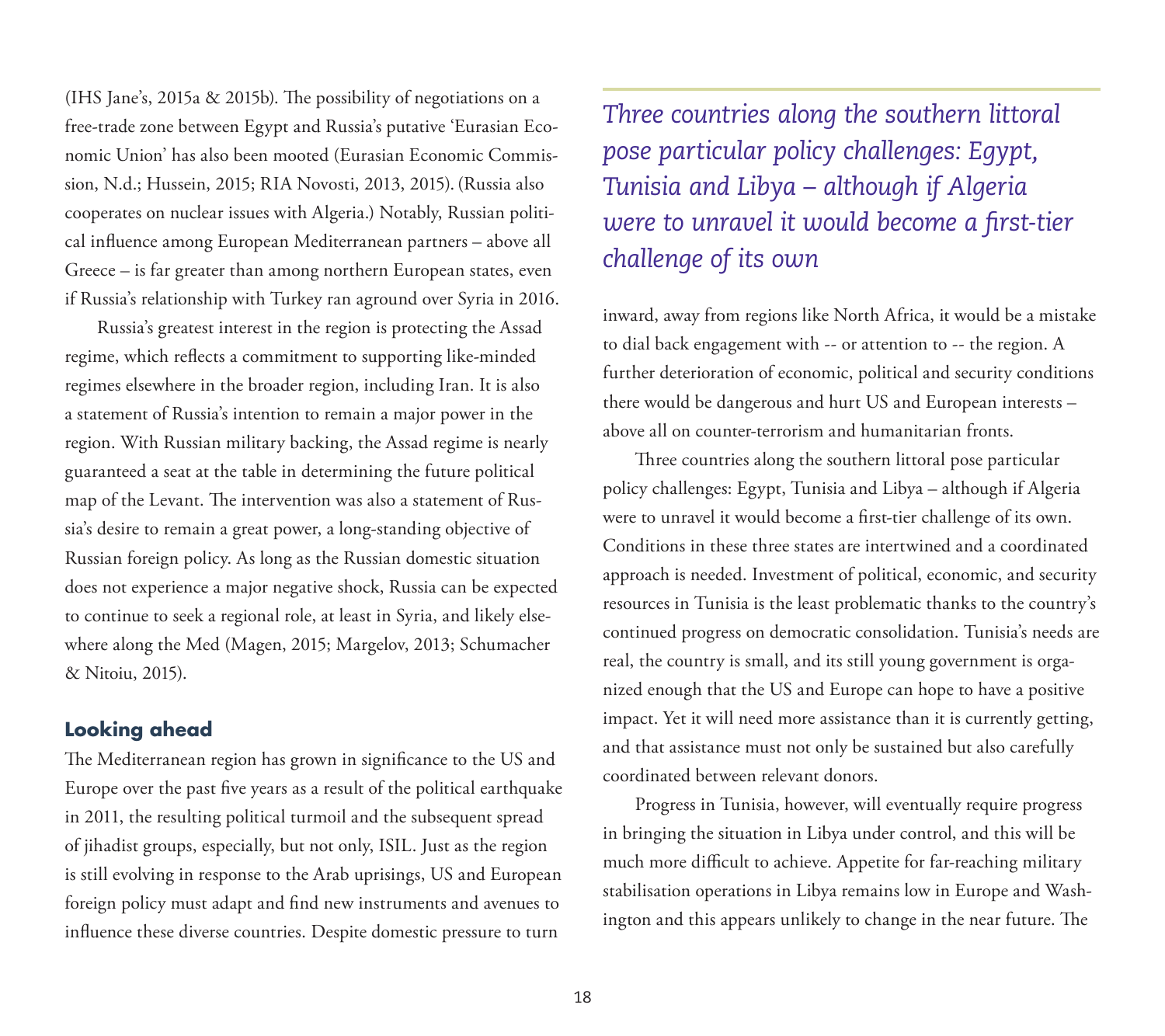current strategy is to contain the conflict in Libya and combat ISIS, while supporting a political resolution through the Government of National Accord. A political resolution has not yet worked and will likely be even more difficult as General Heftar gains influence at the expense of the GNA. It is unclear how long the GNA – in its present form – can remain viable.

The prospects of a broader civil conflict in Libya remain. In the event of a wider war, the costs of a containment strategy will only increase, yet so may the costs of deeper intervention. In either case, pressure to continue counter-ISIS operations, for example in the South, is likely to remain despite ISIS' ouster from Sirte. ISIS and other jihadist groups will not be eliminated from Libya absent functioning state structures. Eventually, it could become necessary to consider a division of the country, for example, under a highly federated system.

In Egypt, America and Europe will both face the imperative of continued cooperation with the new regime in Cairo. Counterterrorism cooperation will remain a priority and the US will continue to seek to engage the Egyptian military on counter-terrorism strategy in the Sinai, at least as long as the regime does not engage in excessive violent repression of its citizens. President-elect Trump has already signalled his affinity for President al-Sisi so additional US military support for the regime could be forthcoming.

Finally, the future of US and European strategy on Syria has been drawn into question due to the persistence of ISIS and the resurgence of the regime, which is now solidly backed by Russian and Iranian forces. It is possible that the United States under Trump may opt to allow Russia to take the lead in bringing this crisis to an end. US-European cooperation will still be essential to achieving and sustaining any negotiated settlement there. While it is difficult to imagine European publics backing a full-scale military intervention in Syria in which their troops would be deployed in large numbers in a conflict, a negotiated settlement may require at least some European peacekeeping deployments. Alternatively, Euro-American cooperation will be essential – through NATO or otherwise – in the event of an agreement to establish no-fly or nobombing zones to stem the humanitarian suffering in the country – especially if such operations undermine Russian support for the regime.

To better coordinate these efforts, key European and US leaders may wish to hold senior-level discussions to define their mutual objectives in the Mediterranean region and assess their tools and levers of influence. A promising format for these discussions might be the E3+US format that led to the adoption of a 'carrots and sticks' approach to Iran. Once it was clear that Iran would reject outreach, the EU and the US came together to adopt the strong sanctions regime that ultimately brought Iran to the negotiating table – a diplomatic feat that required extensive diplomacy to convince all parties not to cave in to their individual interests for conducting business with Iran.

Europe and the US also need better tools for influencing developments in the Mediterranean. Furthermore, they must coordinate

*The future of US and European strategy on Syria has been drawn into question due to the persistence of ISIS and the resurgence of the regime, which is now solidly backed by Russian and Iranian forces.*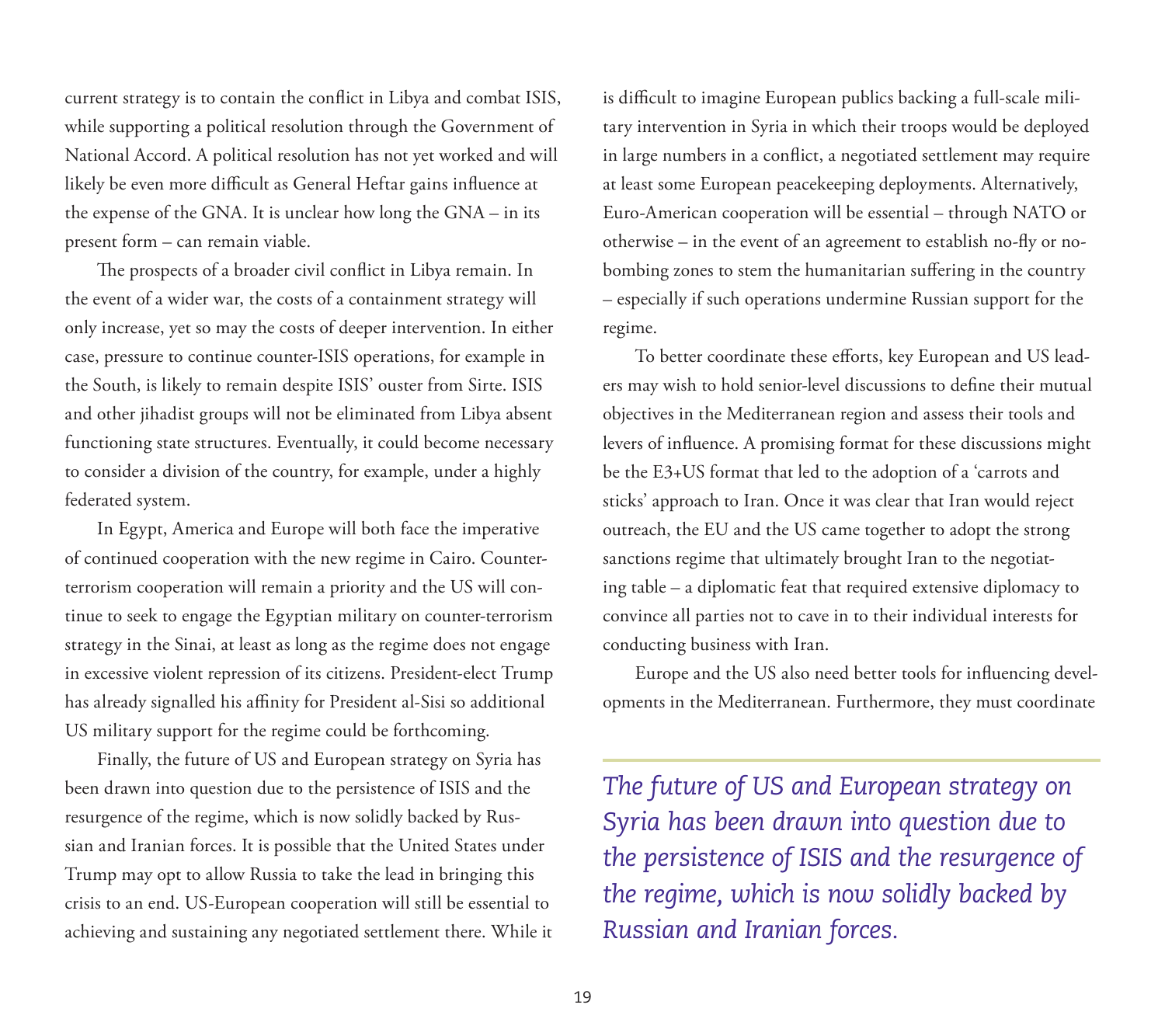more effectively so that, for example, the Tunisians are not fielding offers of similar border security assistance from France, Germany and the US. Another possibility is to establish a regional training centre in a place like Malta, modelled as a civilian version of a Jordanian police training centre that has been used to train Palestinian and Iraqi security forces. A more effective system of disincentives for the region's political spoilers is also needed. For example, one of the key penalties threatened against spoilers of the political dialogue process in Libya has been travel bans or frozen assets in Europe; however, because most spoilers have limited interests in Europe, those sanctions have proven to be of limited utility. More effective might be to work through Turkey, which provides their access to the outside world.

Coordination on political issues can also be improved with the identification of shared goals. This means identifying opportunities, not only waiting to respond to crisis. However intractable the Algeria–Morocco conflict seems, a renewed effort should be made towards establishing a process that could lead towards opening the border and spurring much-needed intra-regional commerce. Similarly, the US and Europe should use their collective political leverage to advocate for essential reforms that would lead to more entrepreneurship and foreign direct investment (FDI), as well as job growth. For example, Tunisia requires macro-economic reforms and budget adjustments, which it is working with the IMF to implement. But it still ranks quite poorly on the World Bank's Ease of Doing Business scale, especially in terms of getting credit and starting a business – a problem that has even worsened slightly since the revolution (World Bank, n.d.). The Tunisia 2020 Investment Conference was a step in the right direction. Now the government must be seen to be delivering on the reforms it promised and most importantly, job creation based on the funding it raised.

Finally, the central problems of migration and terrorism must receive more attention and financial resources from both sides of the Atlantic. European defence spending is woefully inadequate to address these threats compounded by Russia's renewed hostility. It is also clear that no US White House is apt to heavily subsidise efforts against what are primarily threats to Europe. At most, the US will stay politically engaged and act when it is needed to contain more imminent threats, as it did in the summer 2016 effort against ISIS in Libya. Should a terror attack occur emanating from North Africa against US facilities or personnel overseas, that could change an administration's short-term calculus, but it would be highly unlikely that the region would rank in priority above Asia, Russia, Afghanistan or Iran in any scenario. There is no getting around the need for greater European investment or engagement in the region; otherwise, the southern Mediterranean will continue to threaten European security.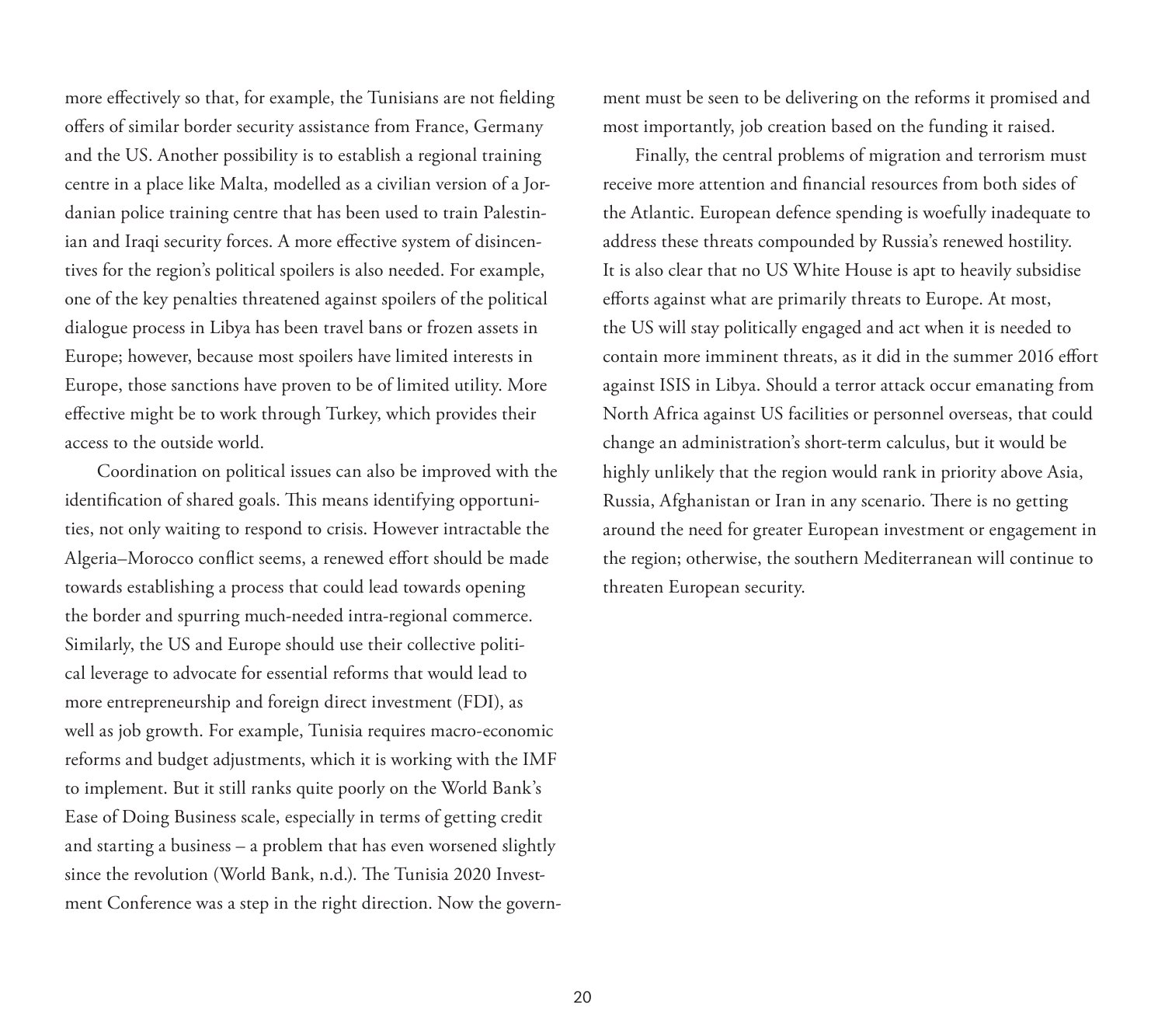#### **References**

Amara, Tarek. 2016. 'Regional partners pledge billions in help for Tunisia.' *Reuters* 29 Noveber. As of 9 December: http://www.reuters.com/article/ [us-tunisia-economy-investment-idUSKBN13N1KC](http://www.reuters.com/article/us-tunisia-economy-investment-idUSKBN13N1KC)

Asseburg, Muriel. 2014. *The EU in the Middle East and North Africa*. Stiftung Wissenschaft und Politik. As of 30 November 2016: [https://www.swp-berlin.org/fileadmin/contents/products/comments/2014C50\\_](https://www.swp-berlin.org/fileadmin/contents/products/comments/2014C50_ass.pdf) ass.pdf

Bodner, Matthew. 'Why Russia Is Expanding Its Naval Base in Syria.' *The Moscow Times*, 21 September. As of 30 November 2016:

[http://www.themoscowtimes.com/business/article/why-russia-is-expanding-its](http://www.themoscowtimes.com/business/article/why-russia-is-expanding-its-syrian-naval-base/531986.html)syrian-naval-base/531986.html

Chivvis, Christopher S. 2015. *The French War on Al Qa'ida in Africa*. Cambridge University Press.

———. 2016. 'Countering the Islamic State in Libya'. *Survival* 58 (2) August– September 2016: 113–30.

Chivvis, Christopher S. and Amanda Kadlec. 2015. 'Algeria: Bastion of North Africa.' *The National Interest*, 11 August.

Cook, Stephen A. 2015. *Egypt Two Years After Morsi*. Testimony Before the House Subcommittee on the Middle East and North Africa of the Committee on Foreign Affairs, 16 December.

Council of the European Union. 2007. *Euro-Mediterranean Partnership: Fifth Euro-Mediterranean Ministerial Conference on Energy: Ministerial Declaration and Priority Action Plan (2008-2013)*. As of 30 November 2016: http://www.enpi-info.eu/library/sites/default/files/ [attachments/2007\\_ministerial\\_declaration\\_action\\_plan\\_en.pdf](http://www.enpi-info.eu/library/sites/default/files/attachments/2007_ministerial_declaration_action_plan_en.pdf) 

El-Tablawy, Tarek, Salma El-Wardany & Nafeesa Syeed. 2016. 'Gulf Arabs Offer More Billions to Help Revive the Egyptian Economy.' Bloomberg, 16 March. As of 30 November 2016:

http://www.bloomberg.com/news/articles/2015-03-15/ [gulf-arabs-offer-billions-to-help-el-sisi-revive-egypt-s-economy](http://www.bloomberg.com/news/articles/2015-03-15/gulf-arabs-offer-billions-to-help-el-sisi-revive-egypt-s-economy)

ENPI Info Centre. N.d. *The Mediterranean Solar Plan*. As of 30 November 2016: <http://www.enpi-info.eu/files/interview/Mediterranean%20Solar%20Plan.pdf>

Eurasian Economic Commission. N.d. 'The 19th Session of the Board of the Eurasian Economic Commission.' Eurasiancommission.org. As of 30 November 2016:

<http://www.eurasiancommission.org/en/nae/events/Pages/07-07-2014-1.aspx>

European Commission. 2011. *COM (2011) 539 Final: On Security of Energy Supply and International Cooperation – 'The EU Energy Policy: Engaging with Partners beyond Our Borders.'* As of 30 November 2016: [http://eur-lex.europa.eu/legal-content/EN/TXT/PDF/?uri=CELEX:52011DC053](http://eur-lex.europa.eu/legal-content/EN/TXT/PDF/?uri=CELEX:52011DC0539&from=EN) 9&from=EN

———. 2015. Dialogue énergétique de haut niveau entre l'Algérie et l'Union Européenne. As of 30 November 2016: <http://ec.europa.eu/energy/sites/ener/files/documents/dialogue.pdf>

———. 2016. 'Euro-Mediterranean Partnership.' Ec.europa.eu, 29 April. As of 30 November 2016: [http://ec.europa.eu/trade/policy/countries-and-regions/regions/](http://ec.europa.eu/trade/policy/countries-and-regions/regions/euro-mediterranean-partnership/) euro-mediterranean-partnership/

European External Action Service. 2014a. 'About Us.' Eubam-rafah.eu. As of 30 November 2016:<http://www.eubam-rafah.eu/en/node/5048>

———. 2014b. 'EU in Israel and the Palestinian Territories' Eubam-rafah.eu. As of 30 November 2016: <http://www.eubam-rafah.eu/node/5057>

———. 2015. *EU Integrated Border Assistance Mission in Libya (EUBAM Libya)*. As of 30 November 2016:

[http://eeas.europa.eu/csdp/missions-and-operations/eubam-libya/pdf/](http://eeas.europa.eu/csdp/missions-and-operations/eubam-libya/pdf/factsheet_eubam_libya_en.pdf) factsheet\_eubam\_libya\_en.pdf

Fishman, Ben. 'The Twin Battle in Libya: Against the Islamic State and for Unity.' The Washington Institute, PolicyWatch 2679. As of 30 November 2016: http://www.washingtoninstitute.org/policy-analysis/view/ [the-twin-battle-in-libya-against-the-islamic-state-and-for-unity](http://www.washingtoninstitute.org/policy-analysis/view/the-twin-battle-in-libya-against-the-islamic-state-and-for-unity)

Gall, Carlotta. 2015. "Who Runs Algeria? Many Doubt It's Ailing President Abdelaziz Bouteflika.' *The New York Times*, 23 December. As of 30 November 2016: [http://www.nytimes.com/2015/12/24/world/africa/suspicions-mount-that-ailing](http://www.nytimes.com/2015/12/24/world/africa/suspicions-mount-that-ailing-president-abdelaziz-bouteflika-is-no-longer-running-algeria.html?_r=0)president-abdelaziz-bouteflika-is-no-longer-running-algeria.html?\_r=0

Frontex. 2015. *Annual Risk Analysis 2015*. As of 30 November 2016: [http://frontex.europa.eu/assets/Publications/Risk\\_Analysis/Annual\\_Risk\\_](http://www.nytimes.com/2015/12/24/world/africa/suspicions-mount-that-ailing-president-abdelaziz-bouteflika-is-no-longer-running-algeria.html?_r=0) Analysis\_2015.pdf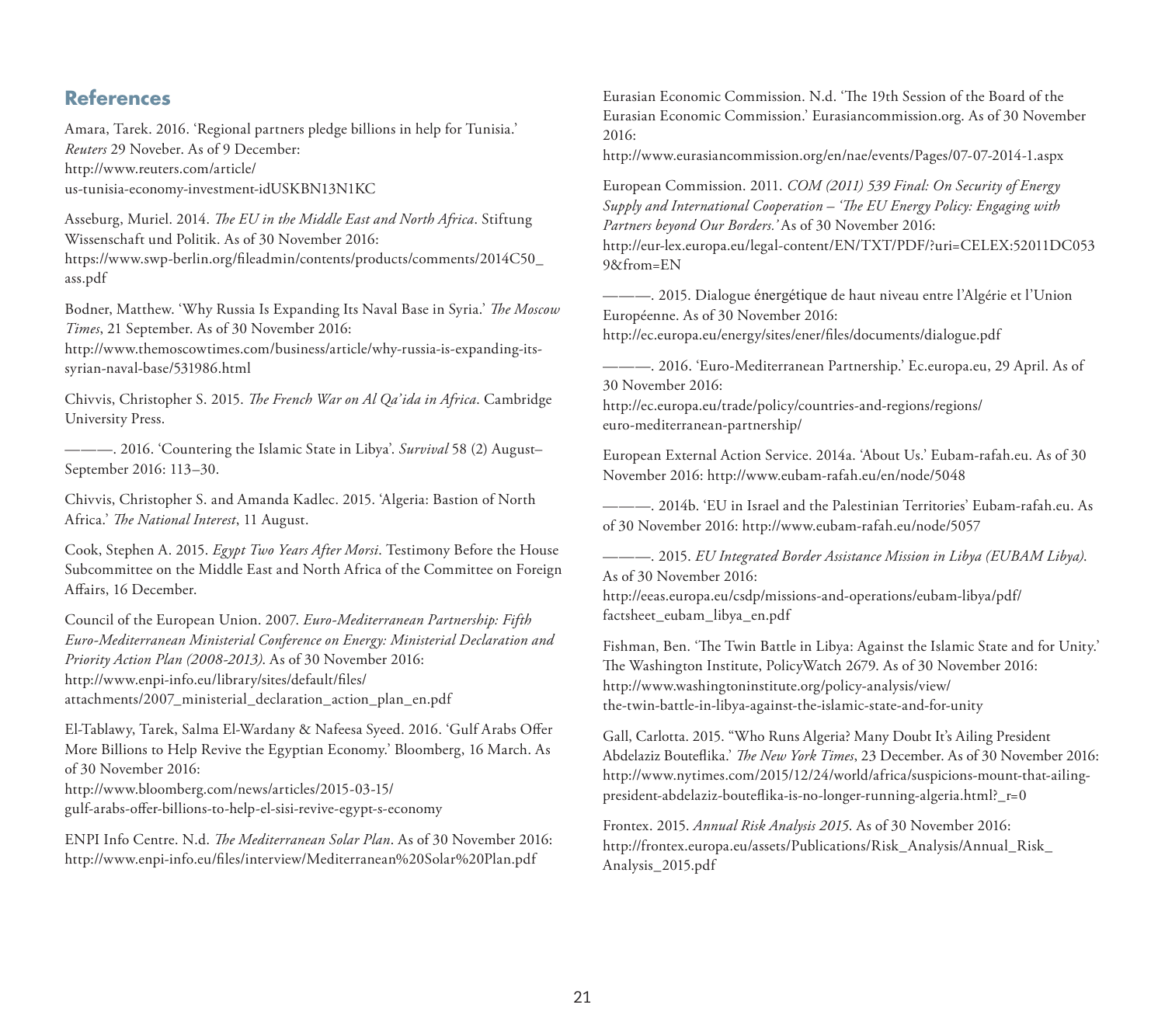Gartenstein-Ross, Daveed, Nathaniel Barr, George Willcoxon & Norhan Basuni. 2015. *The Crisis in North Africa: Implication for Europe and Options for EU Policymakers*. Clingendael Netherlands Institute of International Relations. As of 30 November 2016:

[http://www.clingendael.nl/sites/default/files/The%20crisis%20in%20North%20](http://www.clingendael.nl/sites/default/files/The%20crisis%20in%20North%20Africa%20report%202015.pdf) Africa%20report%202015.pdf

Haidar, Ziad. 2015. 'Syria Keen on Russian Expansion in Middle East.' *Al-Monitor*, 31 March. As of 30 November 2016: [http://www.al-monitor.com/pulse/security/2015/03/syria-russia-tartus-base](http://www.al-monitor.com/pulse/security/2015/03/syria-russia-tartus-base-intervention-expansion.html)intervention-expansion.html

Harmer, Christopher. 2012. Russian Naval Base Tartus. Institute for the Study of War. As of 30 November 2016:

[http://www.understandingwar.org/sites/default/files/Backgrounder\\_Russian\\_](http://www.understandingwar.org/sites/default/files/Backgrounder_Russian_NavalBaseTartus.pdf) NavalBaseTartus.pdf

Hussein, Walaa. 2015. 'Russia to Build Egyptian Nuclear Reactor.' *Al-Monitor*, 4 September. As of 30 November 2016:

[http://www.al-monitor.com/pulse/originals/2015/09/egypt-russia-offer-build](http://www.al-monitor.com/pulse/originals/2015/09/egypt-russia-offer-build-nuclear-reactor.html)nuclear-reactor.html

IHS Jane's. 2015a. 'Russia – Air Force.' Janes.ihs.com

———. 2015b. 'First Antey-2500 to be Delivered to Egypt in 2016.' Janes.ihs.com.

———. 2015c. 'Egypt Reportedly to Buy 46 MiG-29s.' Janes.ihs.com.

International Monetary Fund. 2016a. 'Egypt: IMF Reaches Staff-Level Agreement on a Three-Year US\$12 Billion Extended Fund Facility.' Imf.org, 11 August. As of 30 November 2016:

http://www.imf.org/en/News/Articles/2016/08/11/09/49/pr16375-Egypt-IMF-[Reaches-Staff-Level-Agreement-on-a-Three-Year-US\\$12-Billion-Extended-Fund-](http://www.imf.org/en/News/Articles/2016/08/11/09/49/pr16375-Egypt-IMF-Reaches-Staff-Level-Agreement-on-a-Three-Year-US$12-Billion-Extended-Fund-Facility)Facility

———. 2016b. Direction of Trade Statistics Database. IMF Data. As of 30 November 2016:

http://data.imf.

[org/?sk=9D6028D4-F14A-464C-A2F2-59B2CD424B85&ss=1390030341854](http://data.imf.org/?sk=9D6028D4-F14A-464C-A2F2-59B2CD424B85&ss=1390030341854)

International Organization for Migration. 2016. 'Most Migrants in Libya Intend to Stay, Not Heading for Europe.' IOM.INT, 22 Nov. As of 9 December 2016: <https://www.iom.int/news/most-migrants-libya-intend-stay-not-heading-europe>

Kagan Frederick W. & Kimberly Kagan. 2015. *Putin Ushers In A New Era of Global Geopolitics*. Institute for the Study of War, 27 September. As of 30 November 2016:

[http://www.understandingwar.org/sites/default/files/CTP%20ISW%20Putin%20](http://www.understandingwar.org/sites/default/files/CTP%20ISW%20Putin%20Ushers%20in%20a%20New%20Era%20of%20Global%20Geopolitics%20(1).pdf) Ushers%20in%20a%20New%20Era%20of%20Global%20Geopolitics%20(1). pdf

Kirkpatrick, David D. and Eric Schmitt. 2014. 'Arab Nations Strike in Libya, Surprising U.S.' *The New York Times*, 25 August. As of 30 November 2016: [http://www.nytimes.com/2014/08/26/world/africa/egypt-and-united-arab](http://www.nytimes.com/2014/08/26/world/africa/egypt-and-united-arab-emirates-said-to-have-secretly-carried-out-libya-airstrikes.html)emirates-said-to-have-secretly-carried-out-libya-airstrikes.html

Kozak, Christopher, Hugo Spaulding & Daniel Urchick. 2015. 'Warning Update: Russia Expanding Facilities at Tartus Naval Base.' Institute for the Study of War, 30 September. As of 30 November 2016:

<http://iswresearch.blogspot.com/2015/09/warning-update-russia-expanding.html>

Larrabee, Stephen F., Stuart E. Johnson, John Gordon IV, Peter A. Wilson, Caroline Baxter, Deborah Lai & Calin Trenkov-Wermuth. 2012. *NATO and the Challenges of Austerity*. Santa Monica, Calif.: RAND Corporation. MG-1196-OSD.

Magen, Zvi. 2015. 'Russian Activity in Current Crises in the Middle East: A View from Israel.' In *Russian and Israeli Outlooks on Current Developments in the Middle East - Conference Proceedings*, edited by Zvi Magen & Tatyana Karasova, 31–41. As of 30 November 2016: <http://www.inss.org.il/uploadImages/systemFiles/memo147.pdf>

Margelov, Mikhail. 2013. *Russia's Vision for the Middle East and North Africa*. Chatham House. As of 30 November 2016: [https://www.chathamhouse.org/sites/files/chathamhouse/home/chatham/public\\_](https://www.chathamhouse.org/sites/files/chathamhouse/home/chatham/public_html/sites/default/files/101213Russia.pdf) html/sites/default/files/101213Russia.pdf

Parkes, Roderick. 2014. *Integrating EU defence and migration policies in the Mediterranean*. FRIDE, Working Paper No. 125. As of 30 November 2016: [http://fride.org/download/WP\\_125\\_Integrating\\_EU\\_defence\\_and\\_migration\\_](http://fride.org/download/WP_125_Integrating_EU_defence_and_migration_policies_in_the_Mediterranean.pdf) policies\_in\_the\_Mediterranean.pdf

Porter, Geoff D. 2015. 'Algeria: Enter the Oligarchy.' In *North Africa in Transition*, edited by Ben Fishman. London: Routledge

Reuters. 2016. 'Egypt Has High Hopes for Tourism Despite Grim Statistics, Setbacks.' Fortune.com, 10 April. As of 30 November 2016: http://fortune.com/2016/04/10/egyptian-tourism-hopes/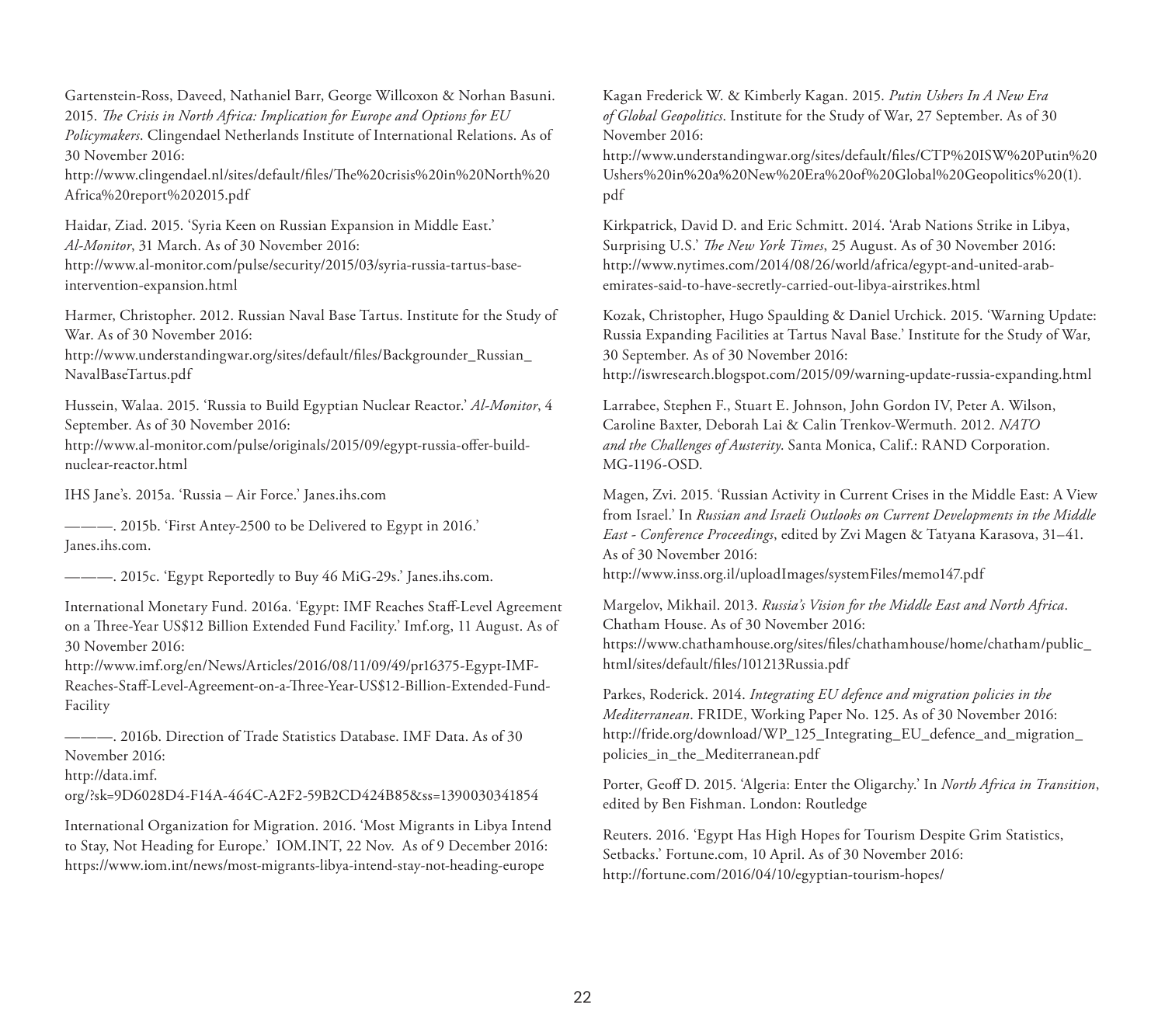RIA Novosti. 2013. 'Egypt Invites Russia to Join NPP, Uranium Mining Projects.' Rosatom, 23 April. As of 30 November 2016: [http://www.rosatom.ru/en/press-centre/industry-in-media/163-egypt-invites](http://www.rosatom.ru/en/press-centre/industry-in-media/163-egypt-invites-russia-to-join-npp-uranium-mining-projects/?sphrase_id=30020)russia-to-join-npp-uranium-mining-projects/?sphrase\_id=30020

Rosatom. 2015. 'Russia and Egypt signed an intergovernmental agreement on the construction of nuclear power plant.' As of 30 November 2016: <http://archive.rosatom.ru/journalist/main/ddf435804aa37887b18fbf8d686b7041>

Schumacher, Tobias & Cristian Nitoiu. 2015. 'Russia's Foreign Policy Towards North Africa in the Wake of the Arab Spring.' *Mediterranean Politics* 20 (1, March): 97–104. As of 30 November 2016: <http://www.tandfonline.com/doi/pdf/10.1080/13629395.2015.1007006>

Sharp, Jeremy. 2015. 'Egypt: Background and U.S. Relations.' *CRS*, 24 July.

Shennib, Ghaith & Caroline Alexander. 2016. 'Outlaw Libyan Dollar Traders Thrive While Hiding in Plain Sight.' Bloomberg, 18 May. As of 30 November 2016: http://www.bloomberg.com/news/articles/2016-05-18/ [outlaw-libyan-dollar-traders-thrive-while-hiding-in-plain-sight](http://www.bloomberg.com/news/articles/2016-05-18/outlaw-libyan-dollar-traders-thrive-while-hiding-in-plain-sight)

Spaulding, Hugo. 2015. *Russia's False ISIS Narrative in Syria*. Institute for the Study of War, 1 December. As of 30 November 2016: [http://www.understandingwar.org/backgrounder/](http://www.understandingwar.org/backgrounder/russias-false-narrative-syria-december-1-2015) russias-false-narrative-syria-december-1-2015

State Department. 2014. *Country Reports on Human Rights and Practices for 2014: Egypt*[. As of 30 November 2016: http://www.state.gov/j/drl/rls/hrrpt/](http://www.state.gov/j/drl/rls/hrrpt/humanrightsreport/index.htm?year=2015&dlid=252921) humanrightsreport/index.htm?year=2015&dlid=252921

The Africa-EU Partnership. 2013–2016. 'Mediterranean Solar Plan Links North Africa To Europe.' Afric-eu-partnership.org. As of 30 November 2016: [http://www.africa-eu-partnership.org/en/success-stories/](http://www.africa-eu-partnership.org/en/success-stories/mediterranean-solar-plan-links-north-africa-europe) mediterranean-solar-plan-links-north-africa-europe

The Tahrir Institute for Middle East Policy. N.d. 'Wilayat Sinai.' Timep.org. As of 30 November 2016: timep.org/esw/profiles/terror-groups/wilayat-sinai/

Trofimov, Yaroslav. 2016. 'How Tunisia Became a Top Source of ISIS Recruits.' *The Wall Street Journal*, 25 February. As of 30 November 2016: http://www.wsj.com/articles/ [how-tunisia-became-a-top-source-of-isis-recruits-1456396203](http://www.wsj.com/articles/how-tunisia-became-a-top-source-of-isis-recruits-1456396203)

Vachodova, Milada Anna. 2005. *Europe Undivided: Democracy, Leverage and Integration After Communism*. Oxford: Oxford University Press.

World Bank. N.d. 'Tunisia.' Doingbusiness.org. As of 30 November 2016: <http://www.doingbusiness.org/data/exploreeconomies/tunisia/>

Youngs, Richard. 2015. *The EU's Geopolitical Crossroads in the Middle East*. FRIDE, Working Paper No. 197. A of 30 November 2016: [http://fride.org/download/PB\\_197\\_The\\_EU\\_geopolitical\\_crossroads\\_in\\_the\\_](http://fride.org/download/PB_197_The_EU_geopolitical_crossroads_in_the_Middle_East.pdf) Middle\_East.pdf

Zanotti, Jim. 2015. 'Israel: Background and U.S. Relations.' *CRS*, 1 June.